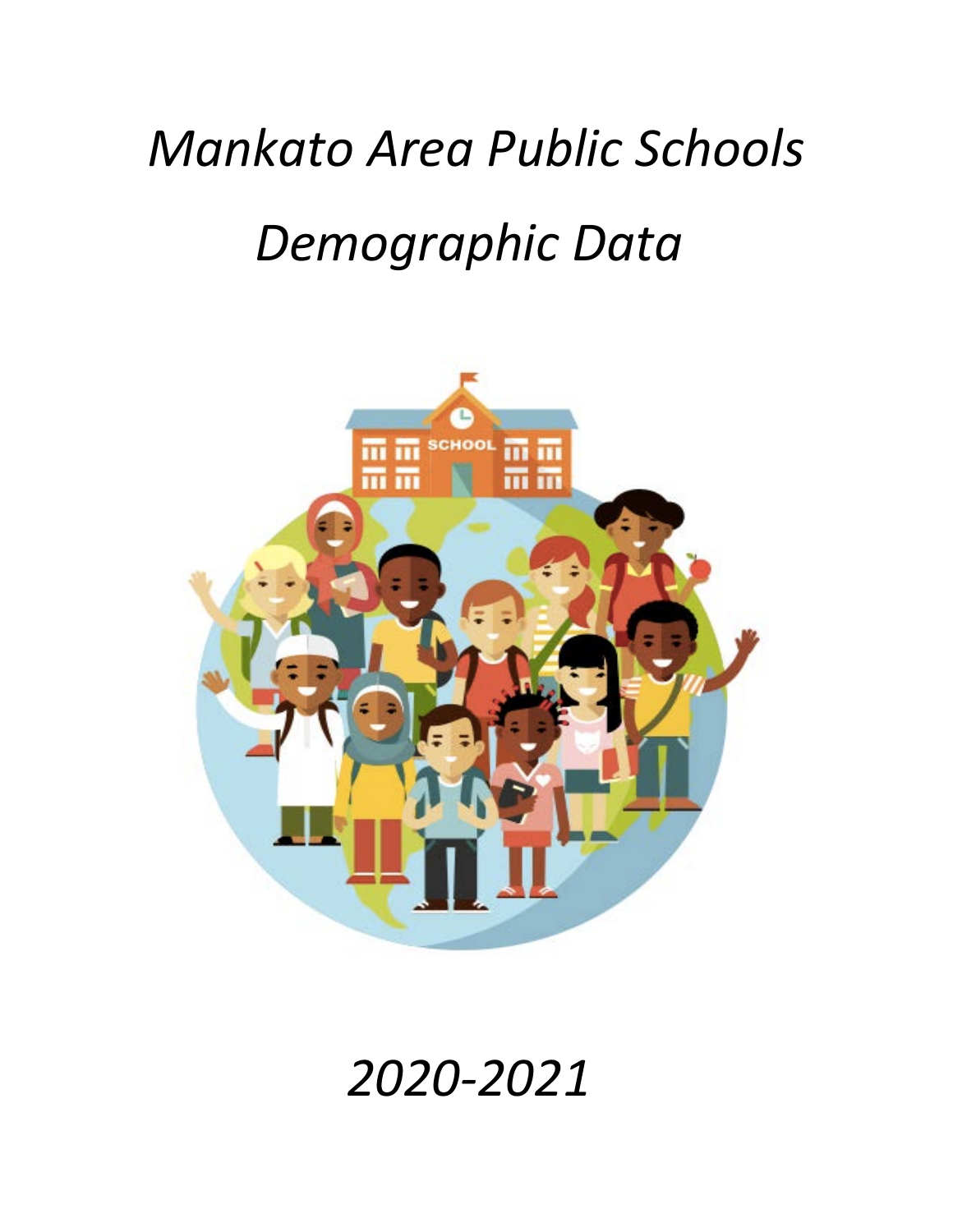## TABLE OF CONTENTS

| <b>Description</b> | Page |
|--------------------|------|
|                    |      |
|                    |      |
|                    |      |
|                    |      |
|                    |      |
|                    |      |
|                    |      |
|                    |      |
|                    |      |
|                    |      |
|                    |      |
|                    |      |
|                    |      |
|                    |      |
|                    | .15a |
|                    |      |
|                    |      |
|                    |      |
|                    |      |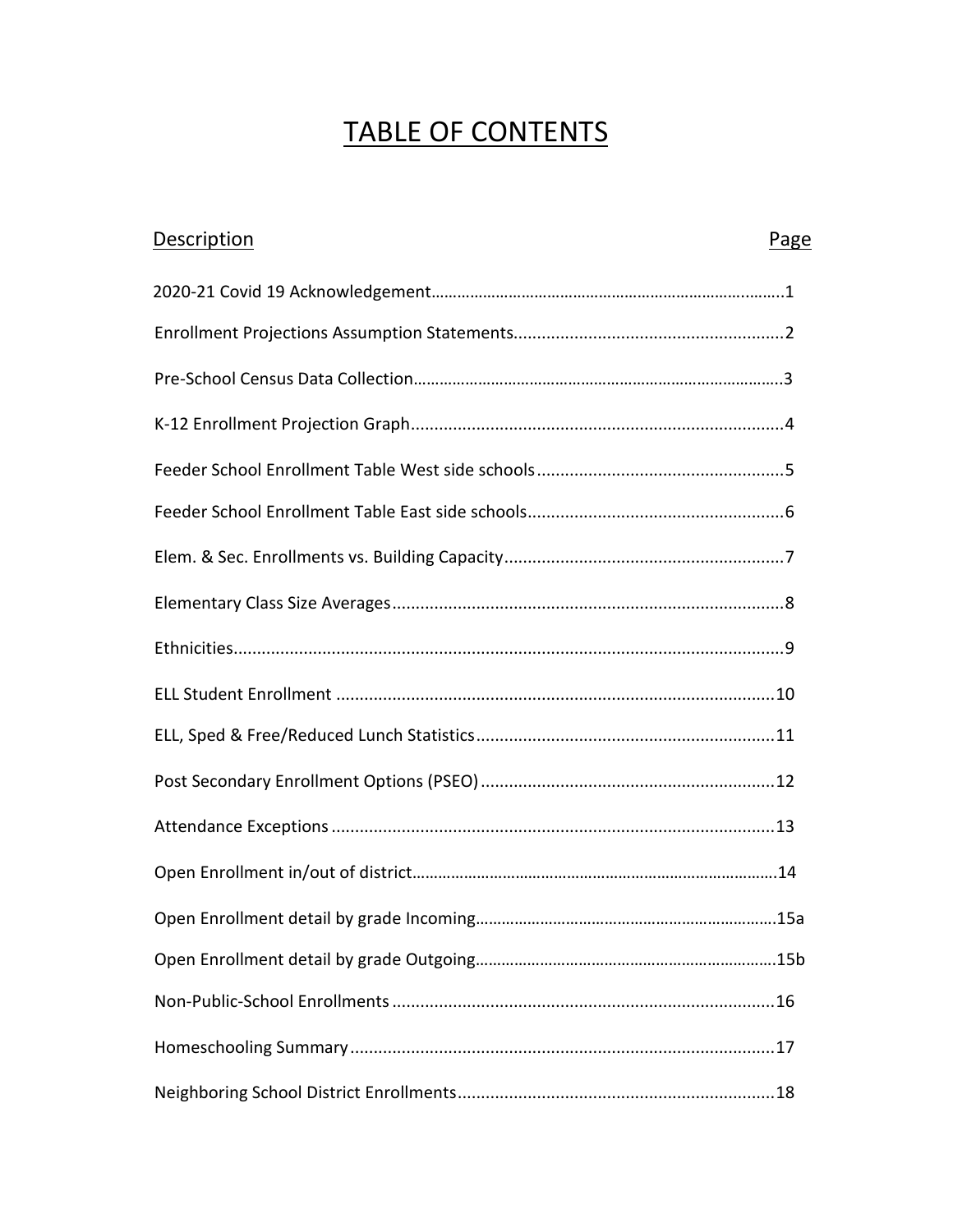## 2020-2021: The Year of the COVID 19 Pandemic March 2021

There are many parts of this annual report that look differently from years past and historical trends. The reason is the sudden decline of student enrollment as a result of the COVID 19 pandemic. On October 1, 2020 the district verified that more than 300 K-12 students that the district was planning to have enrolled in MAPS chose instead other venues to attend school.

Along with state funding and local property taxes, student enrollment is a key driver of the school district's revenue budget. With the loss of 300 K-12 students, along with early childhood and extended time revenue, the district will be required to make significant adjustments to its overall expense and operations now and in the future.

In 2020-21, there were significant increases to students choosing to homeschool. In addition, more students than normal opted for non-public schools, and still more chose to open enroll in other public schools, including on-line academies. There were roughly 50 kindergarten students who chose to delay starting school. Finally, the district experienced many more students than usual moving out of the district to other Minnesota communities and/or other states. The general pattern of this unexpected student migration: The younger the student, the more likely it was for them not to attend MAPS. In contrast, high school enrollments were very close to the expected forecast.

The following provides detail on parts of this report that merit further explanation and analysis.

- 1. Page 3, Five Year Forecast: The Cohort Survival Method used for enrollment forecasting depends on the historical patterns of previous actual enrollment. As such, this decline in enrollment experienced this past fall now has a dampening effect on future enrollment forecasts. As students return to MAPS, the district anticipates the drop shown on this page may stabilize and begin to show an upward trend.
- 2. Page 6, Capacity of Schools: Most of the capacity percentages on this page are uncharacteristically low as a result of fewer students than usual attending MAPS this year.
- 3. Page 7, Class Size: There is a note on the bottom of this page that explains why the 2019-20 data is being displayed. The 2020-21 class size data is artificially low because of the drop in enrollment, and the manner in which classroom sections are distributed throughout the school to promote social distancing and the use of specialist teachers to work as regular classroom teachers.
- 4. Page 10, Free and Reduced Percent: This 34 percent is very close to normal for MAPS. However, the total number of students who are eligible for this meal benefit has sharply dropped. As a result, the district's compensatory revenue for the 2021-22 school year will be negatively impacted. Currently, the lost revenue for next school year is another factor contributing to the district's financial challenges.
- 5. Page 13, Open Enrollment: As seen on this page, MAPS is experiencing a net loss of 278 students to other districts. This pattern is not new to MAPS in recent years. However, in this year the net loss has become more pronounced.
- 6. Page 16, Homeschool: Every year, MAPS experiences many students choosing homeschool. However, as shown on this page, there are 140 more students homeschooling this year as compared to last.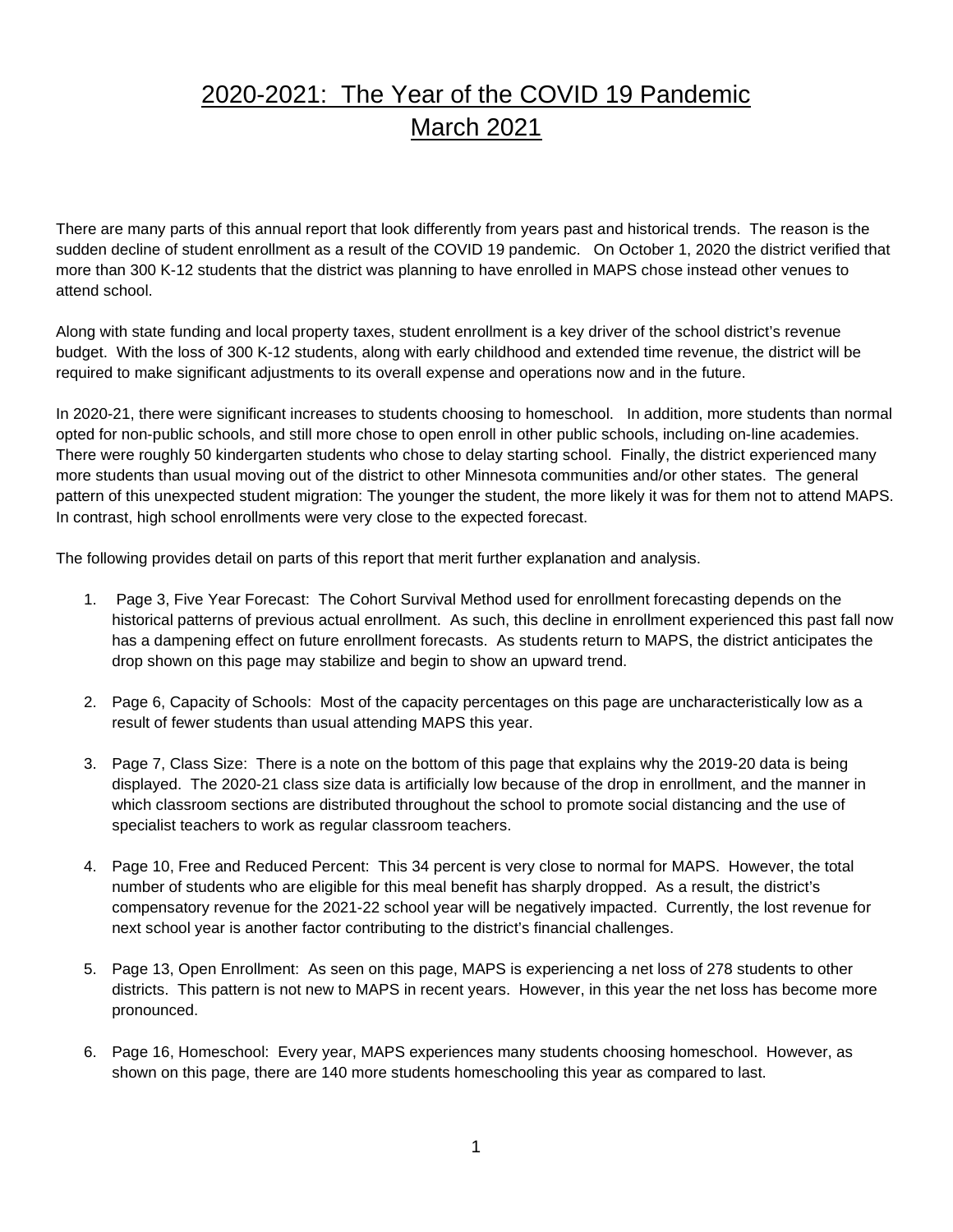## MANKATO AREA PUBLIC SCHOOLS

#### ENROLLMENT PROJECTIONS ASSUMPTION STATEMENTS

- *1. The "Cohort Survival Ratio"\* method used in projecting enrollments for Mankato Area Public Schools by analyzing enrollment trends will continue to be a very accurate methodology.*
- *2. Moderate fluctuations in the local economy will result in minimum impact upon student enrollment projections.*
- *3. Nonpublic enrollments will remain stable and will have no material impact upon student projections.*
- *4. The communities comprising Mankato Area Public Schools will have moderate growth over the next five to ten years.*

*\* Mathematical technique which uses past enrollment trends to project future trends. Mankato Area Public Schools uses the projection model recommended by the Minnesota Department of Education.*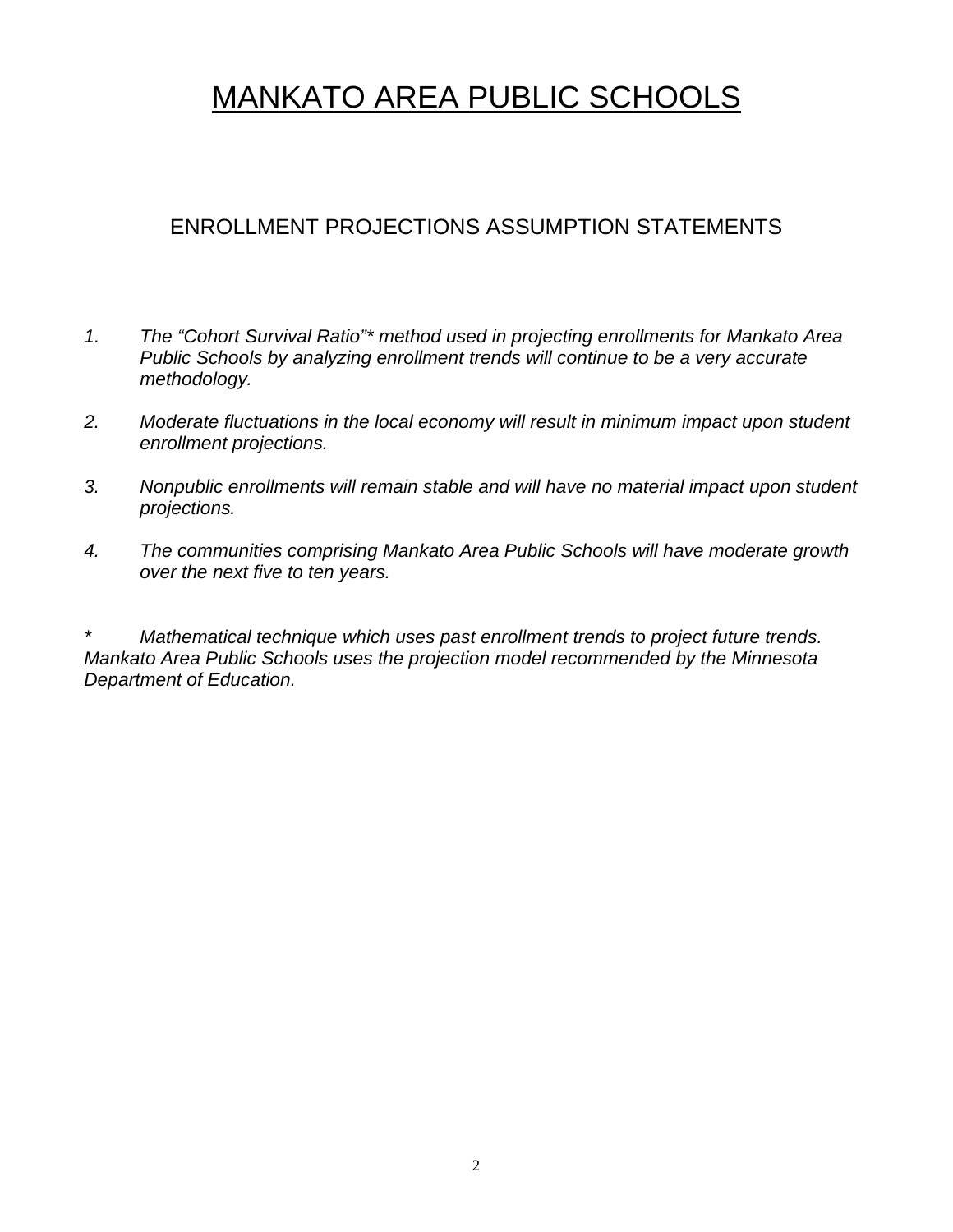## MANKATO AREA PUBLIC SCHOOLS

#### PRE-SCHOOL CENSUS DATA COLLECTION

Mankato Area Public Schools receives information on pre-schoolers to be entered into the student database in the following ways:

- 1. **NEW BIRTHS** Information recorded at the Blue Earth County Courthouse regarding babies born at Immanuel-St. Joseph's-Mayo Health System is obtained in a monthly birth report.
- 2. **CENTRAL REGISTRATION** Families new to the area come to the Central Registration Office to register students for Mankato Public Schools; they are asked to complete a registration form and include all children living in their household including pre-schoolers.
- 3. **SCHOOLS** Families in our District are asked to verify their household information each year during entrance conferences. This includes providing an updated list of all children living in their household, including pre-schoolers.
- 4. **CITY-SCHOOL NEWS** A taxpayer newsletter is mailed out each year. Included with the newsletter is a census flyer asking parents for pre-school information. Parents complete and return the form to the District.
- 5. **EARLY CHILDHOOD SCREENING** Early Childhood Screening is required of all students prior to entering kindergarten. Families are asked to complete a registration form that includes all children living in their household including preschoolers.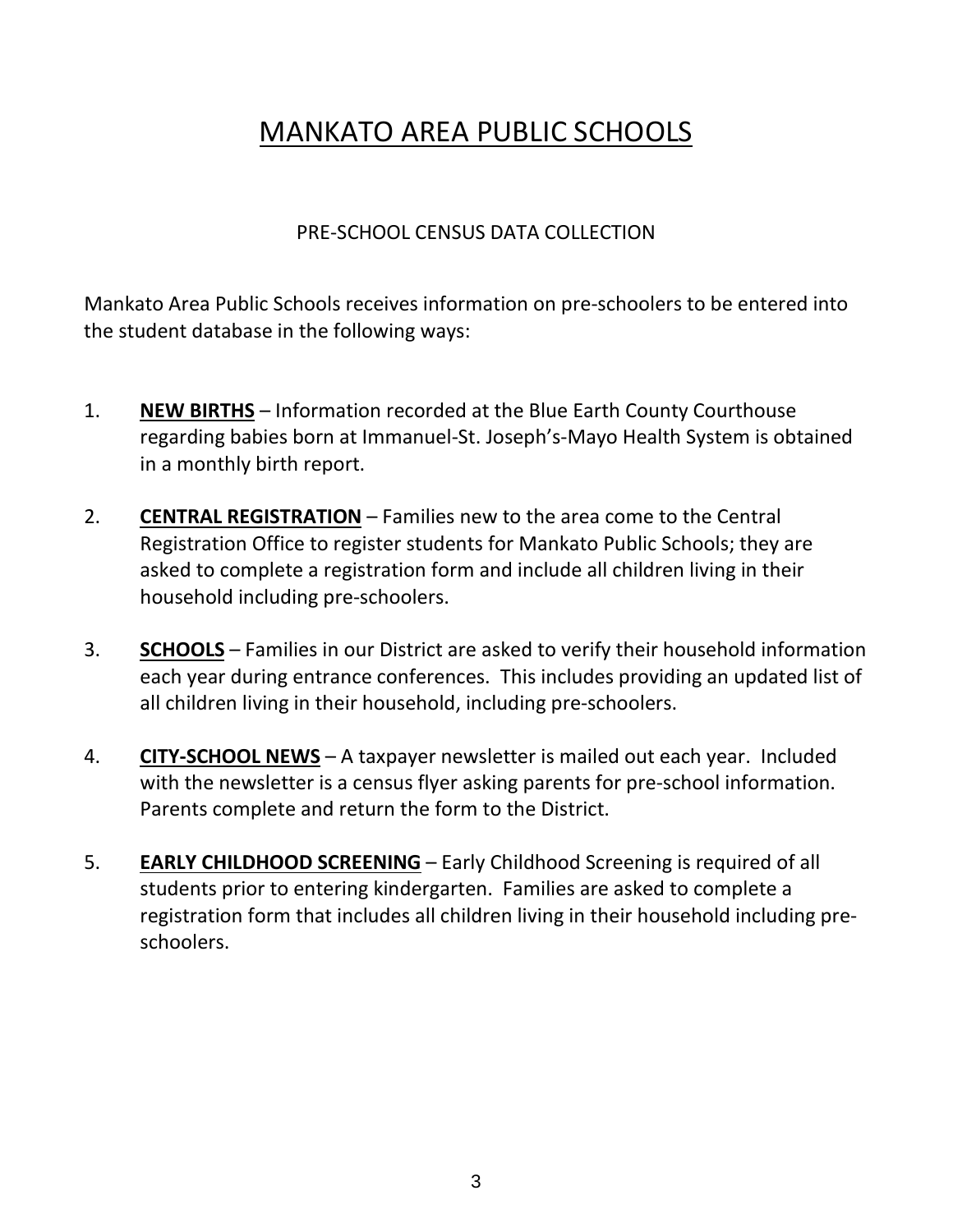# **October 1 K-12 Enrollments**

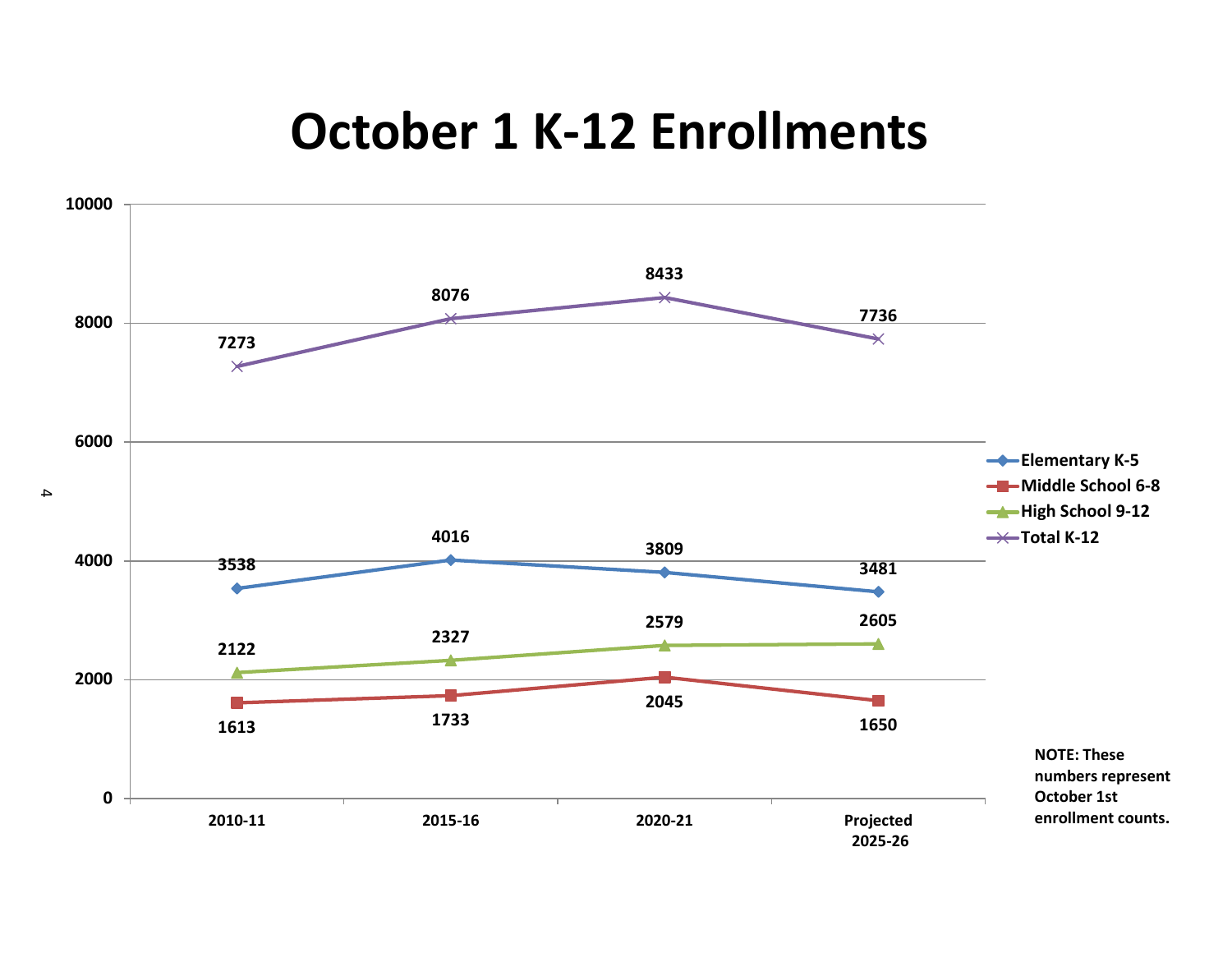# West Area & Elementary Feeder Schools

October 1, 2020 Enrollments

| <b>Age/Grade</b>          | <b>Bridges</b> | <b>Hoover</b> | <b>Jefferson</b> | <b>Monroe</b> | <b>Roosevelt</b> | <b>DMMS</b> | <b>WEST</b> | <b>TOTALS</b> |
|---------------------------|----------------|---------------|------------------|---------------|------------------|-------------|-------------|---------------|
| $0^\star$                 |                | 78            | 25               | 48            | 48               |             |             | 199           |
| $1^*$                     |                | 72            | 41               | 60            | 32               |             |             | 205           |
| $2^*$                     |                | 90            | 34               | 68            | 56               |             |             | 248           |
| $3^*$                     |                | 104           | 41               | 76            | 63               |             |             | 284           |
| $4^{\star}$               |                | 113           | 39               | 91            | 73               |             |             | 316           |
| KN                        | 15             | 66            | 35               | 82            | 63               |             |             | 261           |
| $\mathbf{1}$              | 19             | 99            | 36               | 62            | 43               |             |             | 259           |
| $\overline{2}$            | 21             | 80            | 34               | 75            | 58               |             |             | 268           |
| $\ensuremath{\mathsf{3}}$ | 27             | 92            | 39               | 80            | 61               |             |             | 299           |
| 4                         | 26             | 73            | 36               | 79            | 66               |             |             | 280           |
| 5                         | 22             | 96            | 49               | 82            | 62               |             |             | 311           |
| $\,6\,$                   |                |               |                  |               |                  | 308         |             | 308           |
| $\overline{7}$            |                |               |                  |               |                  | 310         |             | 310           |
| $\,8\,$                   |                |               |                  |               |                  | 321         |             | 321           |
| $\boldsymbol{9}$          |                |               |                  |               |                  |             | 307         | 307           |
| $10$                      |                |               |                  |               |                  |             | 323         | 323           |
| 11                        |                |               |                  |               |                  |             | 314         | 314           |
| $12 \overline{ }$         |                |               |                  |               |                  |             | 305         | 305           |
| PK Avg.                   | N/A            | 88            | 37               | 73            | 57               |             | N/A         | N/A           |
| K-5 Avg.                  | N/A            | 84            | 38               | $77$          | 59               |             | N/A         | N/A           |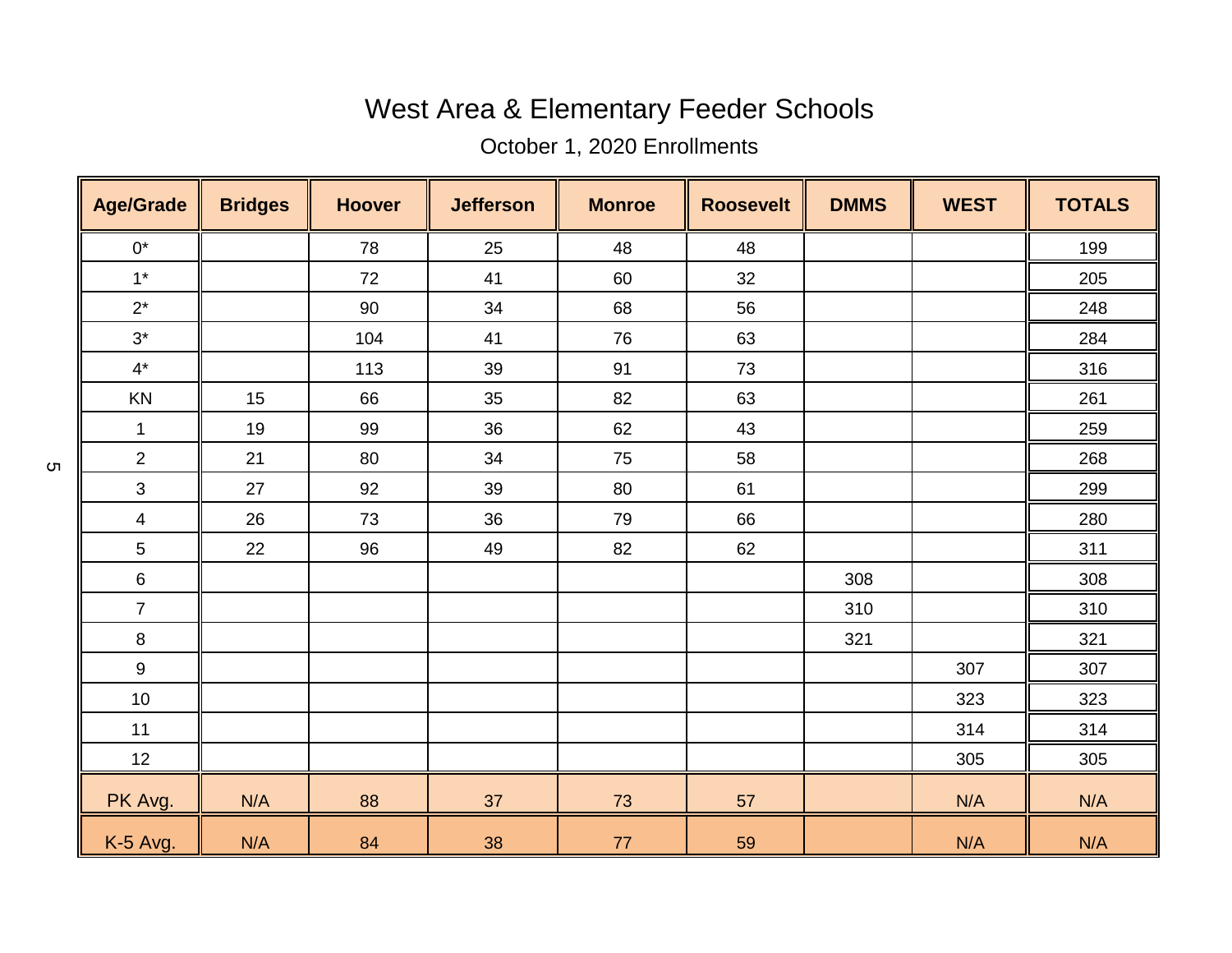## East Area & Elementary Feeder Schools

### October 1, 2020 Enrollments

| <b>Age/Grade</b> | <b>Bridges</b> | <b>Eagle Lake</b> | <b>Franklin</b> | <b>Kennedy</b> | <b>Rosa</b><br><b>Parks</b> | Washington | <b>PWMS</b> | <b>East</b> | <b>Totals</b> |
|------------------|----------------|-------------------|-----------------|----------------|-----------------------------|------------|-------------|-------------|---------------|
| $0^*$            |                | 49                | 67              | 52             | 61                          | 86         |             |             | 315           |
| $1^*$            |                | 66                | 76              | 60             | 61                          | 94         |             |             | 357           |
| $2^*$            |                | 80                | 71              | 62             | 62                          | 91         |             |             | 366           |
| $3^*$            |                | 63                | 90              | 65             | 80                          | 112        |             |             | 410           |
| $4^{\star}$      |                | 77                | 83              | 64             | 94                          | 74         |             |             | 392           |
| $\mathsf{KN}$    | 18             | 60                | 72              | 53             | 59                          | 68         |             |             | 330           |
| $\mathbf 1$      | 15             | 56                | 66              | 69             | 90                          | 68         |             |             | 364           |
| $\overline{2}$   | 14             | 60                | 83              | 63             | 81                          | 72         |             |             | 373           |
| $\mathfrak{S}$   | 12             | 69                | 59              | 64             | 69                          | 76         |             |             | 349           |
| $\overline{4}$   | $\overline{7}$ | 70                | 60              | 51             | 83                          | 70         |             |             | 341           |
| $\overline{5}$   | 14             | 66                | 71              | 60             | 80                          | $70\,$     |             |             | 361           |
| $\,6\,$          |                |                   |                 |                |                             |            | 362         |             | 362           |
| $\overline{7}$   |                |                   |                 |                |                             |            | 383         |             | 383           |
| $\bf 8$          |                |                   |                 |                |                             |            | 346         |             | 346           |
| $\boldsymbol{9}$ |                |                   |                 |                |                             |            |             | 340         | 340           |
| $10$             |                |                   |                 |                |                             |            |             | 301         | 301           |
| 11               |                |                   |                 |                |                             |            |             | 308         | 308           |
| 12               |                |                   |                 |                |                             |            |             | 259         | 259           |
| PK Avg.          | N/A            | 65                | 73              | 60             | 75                          | 80         |             | N/A         | N/A           |
| K-5 Avg.         | N/A            | 64                | 69              | 60             | 77                          | 71         |             | N/A         | N/A           |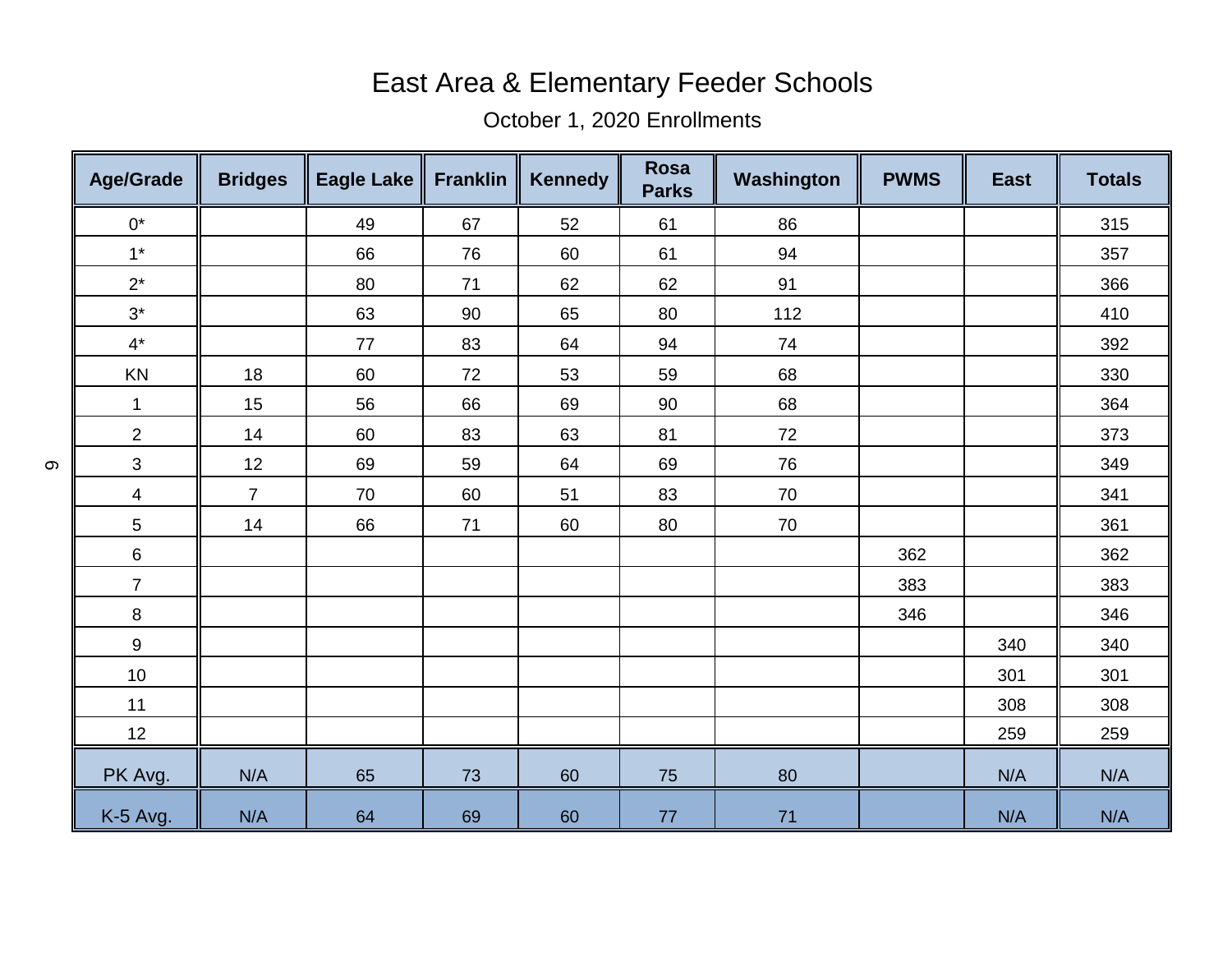# Mankato Area Public Schools 2020-21 ESTIMATED ENROLLMENTS VS CAPACITY

#### **Elementary Schools**

| <b>SCHOOL</b>     | <b>ENROLLMENT</b> | <b>CAPACITY</b> | PERCENT OF CAPACITY |
|-------------------|-------------------|-----------------|---------------------|
| <b>Bridges</b>    | 221               | 280             | 79%                 |
| Futures-Elem      | 8                 | 10              | 80%                 |
| Eagle Lake        | 381               | 396             | 96%                 |
| Franklin          | 411               | 710             | 58%                 |
| Hoover            | 506               | 484             | 105%                |
| Jefferson         | 229               | 264             | 87%                 |
| Kennedy           | 360               | 484             | 74%                 |
| Monroe            | 460               | 484             | 95%                 |
| Roosevelt         | 353               | 352             | 100%                |
| <b>Rosa Parks</b> | 462               | 528             | 88%                 |
| Washington        | 424               | 396             | 107%                |
| <b>TOTALS</b>     | 3815              | 4388            | 87%                 |

*\*Capacity is computed at 22 students per room for grades K-5.*

*Assumes a room for art, music,computers, and special education.*

#### **Secondary Schools**

| <b>SCHOOL</b>         | <b>ENROLLMENT</b> | <b>CAPACITY</b> | PERCENT OF CAPACITY |
|-----------------------|-------------------|-----------------|---------------------|
| Central HS/Freedom    | 97                | 140             | 69%                 |
| <b>Central Middle</b> | $\overline{2}$    | 10              | 20%                 |
| Insite                | 5                 | 15              | 33%                 |
| <b>Futures-HS</b>     | 33                | 40              | 83%                 |
| <b>DMMS</b>           | 939               | 1000            | 94%                 |
| <b>PWMS</b>           | 1091              | 1250            | 87%                 |
| East                  | 1208              | 1555            | 78%                 |
| West                  | 1249              | 1300            | 96%                 |
| <b>TOTALS</b>         | 4624              | 5310            | 87%                 |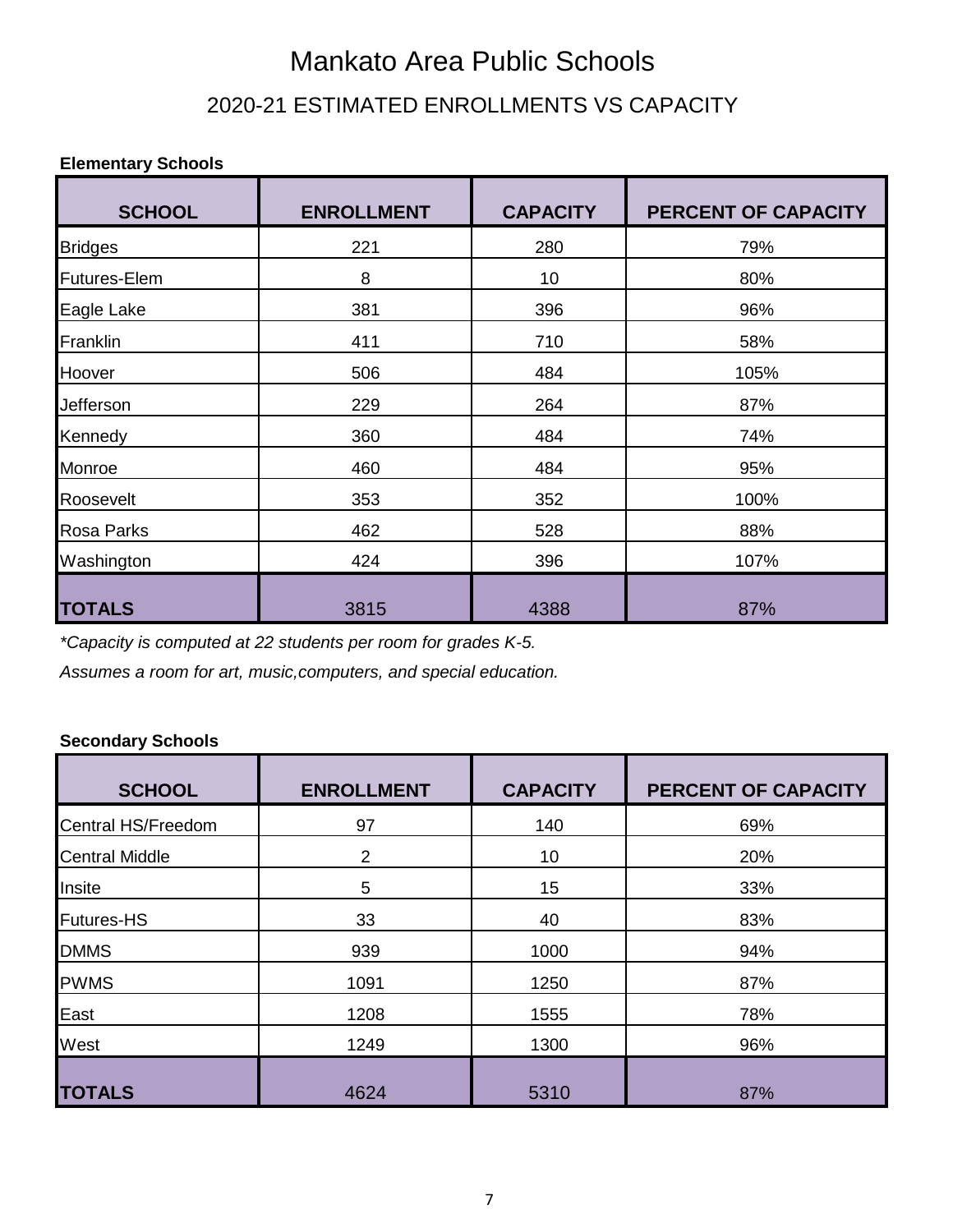### ELEMENTARY CLASS SIZE AVERAGES 2019-20

|                | $11 - 12$ | $12 - 13$ | $13 - 14$ | $14 - 15$ | $15 - 16$ | $16 - 17$ | $17 - 18$ | $18 - 19$ | $19 - 20$   | $20 - 21$ |
|----------------|-----------|-----------|-----------|-----------|-----------|-----------|-----------|-----------|-------------|-----------|
| KINDERGARTEN   | 18.6      | 21.1      | 20.8      | 19.5      | 20.4      | 19.6      | 19.7      | 18.9      | 18.9        | 18.9      |
| <b>GRADE 1</b> | 21.3      | 21.4      | 21.0      | 20.8      | 22.2      | 21.6      | 20.7      | 21.0      | 19.8        | 19.8      |
| <b>GRADE 2</b> | 21.0      | 21.7      | 20.9      | 21.8      | 21.6      | 21.3      | 21.5      | 20.5      | 21.3        | 21.3      |
| <b>GRADE 3</b> | 22.9      | 21.1      | 21.1      | 22.0      | 23.3      | 23.0      | 22.6      | 23.1      | 22.4        | 22.4      |
| <b>GRADE 4</b> | 25.3      | 23.3      | 27.1      | 26.8      | 26.3      | 25.7      | 25.6      | 23.1      | 24.7        | 24.7      |
| <b>GRADE 5</b> | 27.3      | 24.7      | 24.2      | 26.7      | 25.3      | 27.0      | 26.0      | 26.3      | 22.8        | 22.8      |
| <b>GRADE 6</b> | 28.6      | 31.1      | 30.9      | 29.1      | 30.9      | $0*$      | 0         | 0         | $\mathbf 0$ | 0         |

| <b>ELEMENTARY</b>         |             |            |                                |                |              |             |               |                              |                       |                         |
|---------------------------|-------------|------------|--------------------------------|----------------|--------------|-------------|---------------|------------------------------|-----------------------|-------------------------|
| <b>AVERAGE CLASS SIZE</b> | 229<br>LL.J | າາ<br>23.0 | $\mathbf{a}$<br>$\sim$<br>23.U | $\sim$<br>23.I | ד רר<br>25.7 | 220<br>22.0 | $\sim$<br>د ب | 24<br>-<br>$\bullet$<br>د.⊥ت | $\mathbf{A}$<br>ر. 15 | $-***$<br>$\sim$ $\sim$ |

\* Indicates beginning transition to Middle school concept - 2016-17 School Year

\*\* The district is displaying 2019-20 class size data here. Due to COVID 19, and the significant loss of student enrollment, coupled with the use of specialists teachers for regular classroom instruction to maintain social distancing, and the use of MAPS On-line Academy, the class sizes in 2020-21 display aberrantly low, and do not reflect an accurate depiction of class size data in normal circumstances.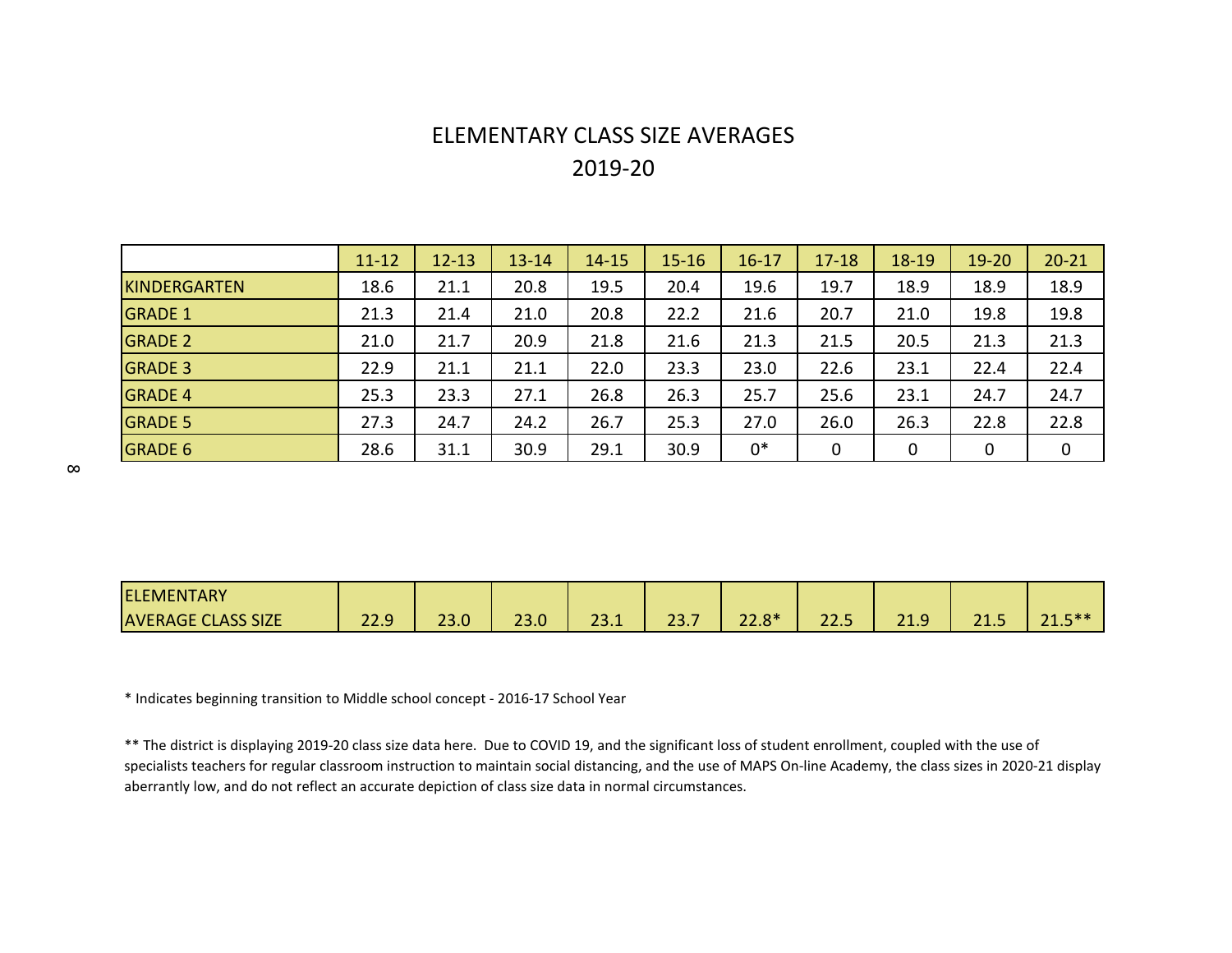### Mankato Area Public Schools

Ethnicities

October 1, 2021

| <b>School</b>          | <b>Enrolled</b> | Amer<br><b>Indian</b> | %    | <b>Asian</b>          | %     | <b>Hispanic</b> | %     | <b>Black</b> | %     | White        | %     | <b>Hawaiian</b><br><b>Pacific</b> | %    | <b>Multi</b> | %     |
|------------------------|-----------------|-----------------------|------|-----------------------|-------|-----------------|-------|--------------|-------|--------------|-------|-----------------------------------|------|--------------|-------|
| <b>Bridges</b>         | 221             | $\mathbf 0$           | 0.00 | 11                    | 4.98  | 8               | 3.62  | 4            | 1.81  | 187          | 84.62 | $\mathbf{1}$                      | 0.45 | 10           | 4.52  |
| Eagle Lake             | 381             | $\mathbf 0$           | 0.00 | 9                     | 2.36  | 16              | 4.20  | 9            | 2.36  | 318          | 83.46 | $\overline{2}$                    | 0.52 | 27           | 7.09  |
| Franklin               | 411             | 4                     | 0.97 | 3                     | 0.73  | 36              | 8.76  | 69           | 16.79 | 259          | 63.02 | $\overline{2}$                    | 0.49 | 38           | 9.25  |
| Hoover                 | 506             | 0                     | 0.00 | 6                     | 1.19  | 34              | 6.72  | 65           | 12.85 | 379          | 74.90 | 0                                 | 0.00 | 22           | 4.35  |
| Jefferson              | 229             | $\mathbf{1}$          | 0.44 | $\mathbf{2}^{\prime}$ | 0.87  | 21              | 9.17  | 23           | 10.04 | 165          | 72.05 | 0                                 | 0.00 | 17           | 7.42  |
| Kennedy                | 360             | $\overline{2}$        | 0.56 | 6                     | 1.67  | 39              | 10.83 | 87           | 24.17 | 195          | 54.17 | $\overline{2}$                    | 0.56 | 29           | 8.06  |
| Monroe                 | 460             | 3                     | 0.65 | 5                     | 1.09  | 28              | 6.09  | 52           | 11.30 | 346          | 75.22 | 0                                 | 0.00 | 26           | 5.65  |
| Roosevelt              | 353             | $\mathbf{1}$          | 0.28 | 3                     | 0.85  | 28              | 7.93  | 53           | 15.01 | 252          | 71.39 | 0                                 | 0.00 | 16           | 4.53  |
| Rosa Parks             | 462             | 6                     | 1.30 | 14                    | 3.03  | 35              | 7.58  | 99           | 21.43 | 273          | 59.09 | 0                                 | 0.00 | 35           | 7.58  |
| Washington             | 424             | $\mathbf{1}$          | 0.24 | 8                     | 1.89  | 26              | 6.13  | 95           | 22.41 | 271          | 63.92 | $\mathbf 0$                       | 0.00 | 23           | 5.42  |
| <b>PWMS</b>            | 1091            | $\mathsf{3}$          | 0.27 | 18                    | 1.65  | 71              | 6.51  | 179          | 16.41 | 747          | 68.47 | 3                                 | 0.27 | 70           | 6.42  |
| <b>DMMS</b>            | 939             | $\mathbf{1}$          | 0.11 | 20                    | 2.13  | 58              | 6.18  | 92           | 9.80  | 724          | 77.10 | 0                                 | 0.00 | 44           | 4.69  |
| East Sr.               | 1208            | $\overline{4}$        | 0.33 | 37                    | 3.06  | 83              | 6.87  | 191          | 15.81 | 841          | 69.62 | $\mathbf 0$                       | 0.00 | 52           | 4.30  |
| West                   | 1249            | $\overline{2}$        | 0.16 | 28                    | 2.24  | 59              | 4.72  | 124          | 9.93  | 996          | 79.74 | $\mathbf{1}$                      | 0.08 | 39           | 3.12  |
| <b>Futures</b>         | 41              | $\mathbf 0$           | 0.00 | 0                     | 0.00  | $\overline{2}$  | 4.88  | $7^{\circ}$  | 17.07 | 26           | 63.41 | 0                                 | 0.00 | 6            | 14.63 |
| Insite                 | 5               | 0                     | 0.00 | 0                     | 0.00  | 0               | 0.00  | $\mathbf{1}$ | 20.00 | 4            | 80.00 | 0                                 | 0.00 | 0            | 0.00  |
| Central HS             | 89              | $\overline{2}$        | 2.25 | 0                     | 0.00  | 9               | 10.11 | 22           | 24.72 | 51           | 57.30 | $\mathbf{1}$                      | 1.12 | 4            | 4.49  |
| <b>Central Freedom</b> | 8               | $\mathbf 0$           | 0.00 | $\mathbf{1}$          | 12.50 | 0               | 0.00  | $\mathbf{1}$ | 12.50 | 5            | 62.50 | $\mathbf 0$                       | 0.00 | $\mathbf{1}$ | 12.50 |
| <b>Central Middle</b>  | $\overline{2}$  | $\mathbf 0$           | 0.00 | 0                     | 0.00  | 0               | 0.00  | 0            | 0.00  | $\mathbf{1}$ | 50.00 | 0                                 | 0.00 | $\mathbf{1}$ | 50.00 |
| <b>Totals</b>          | 8439            | 30                    | 0.36 | 171                   | 2.03  | 553             | 6.55  | 1173         | 13.90 | 6040         | 71.57 | 12                                | 0.14 | 460          | 5.45  |

*\*\* This report represents data from October 1st enrollment & Marss Fall enrollment reports*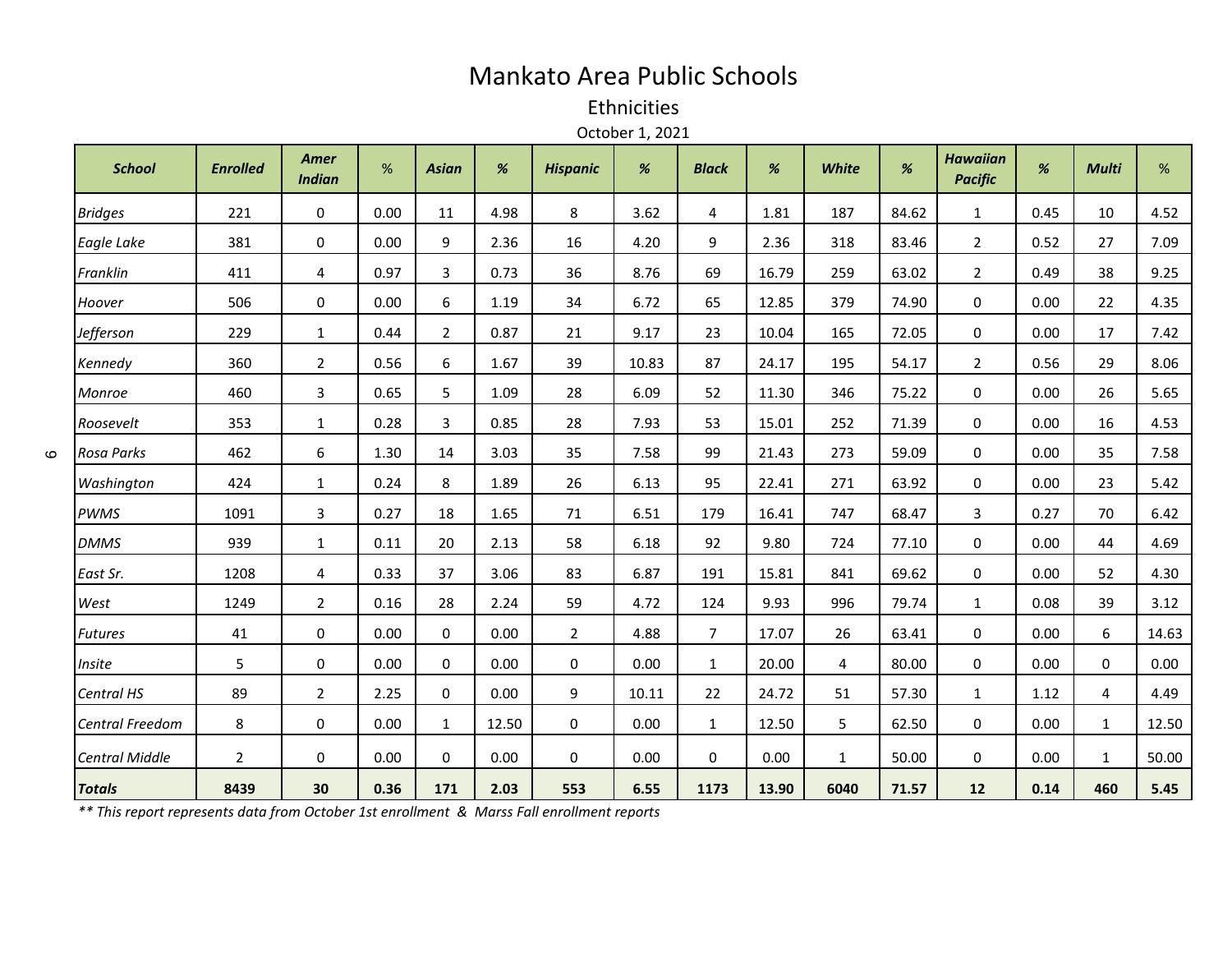#### Mankato Area Public Schools 2020-21 Primary Languages on ELL Students Enrolled District Wide

| Primary Language              | Student<br>Count           | Eligible<br>for ELL        | <b>Receiving ELL</b><br>Services        | Primary Language            | Student<br>Count           | Eligible<br>for ELL       | <b>Receiving ELL</b><br>Services |
|-------------------------------|----------------------------|----------------------------|-----------------------------------------|-----------------------------|----------------------------|---------------------------|----------------------------------|
| Acholi                        | 4                          | $\overline{c}$             | $\overline{c}$                          | Korean                      | 5                          |                           |                                  |
| Anuak                         | 52                         | 27                         | 26                                      | Kosraean                    | $\overline{c}$             |                           |                                  |
| Arabic                        | 47                         | 23                         | $2\mathit{0}$                           | Kurdish                     | $\sqrt{3}$                 | $\mathbf{1}$              | $\mathbf{1}$                     |
| Arawak                        | $\sqrt{3}$                 | 3                          | $\mathfrak{Z}$                          | Lakota                      | $\overline{c}$             |                           |                                  |
| <b>Balinese</b>               | $\mathbf{1}$               |                            |                                         | Lao, Laotian                | $\overline{c}$             |                           |                                  |
| Bengali                       | $\boldsymbol{8}$           | $\mathbf{1}$               |                                         | Nepali                      | $\boldsymbol{\mathcal{I}}$ |                           |                                  |
| Bosnian                       | $\boldsymbol{\mathcal{L}}$ |                            |                                         | Norwegian                   | $\boldsymbol{\mathcal{I}}$ |                           |                                  |
| Catalan                       | $\sqrt{2}$                 |                            |                                         | Not Specific                | $\boldsymbol{4}$           |                           |                                  |
| Cebuano, Visayan, Binisaya    | $\mathbf{1}$               |                            |                                         | <b>Nuer</b>                 | 107                        | 51                        | 50                               |
| Chinese, Mandarin             | 17                         | $\sqrt{3}$                 | $\sqrt{3}$                              | Oriya                       | $\overline{c}$             |                           |                                  |
| Chuukese                      | $\sqrt{2}$                 | $\overline{c}$             | $\overline{c}$                          | Oromo, Afan Oromo, Oromiffa | $\boldsymbol{9}$           | $\boldsymbol{\mathit{1}}$ | 1                                |
| Dakota                        | $\sqrt{2}$                 |                            |                                         | Pohnpeian                   | $\mathbf{1}$               | $\mathbf{1}$              | $\mathbf{1}$                     |
| Danish                        | $\boldsymbol{\mathcal{I}}$ |                            |                                         | Polish                      | $\sqrt{3}$                 |                           |                                  |
| Dinka                         | $\boldsymbol{4}$           | $\overline{\mathcal{A}}$   | $\overline{4}$                          | Portuguese                  | $\mathbf{1}$               | $\mathbf{1}$              | $\mathbf{1}$                     |
| English, Creolized            | $\sqrt{3}$                 | 3                          | $\sqrt{3}$                              | Russian                     | $\boldsymbol{\mathcal{I}}$ | $\mathbf{1}$              |                                  |
| Fanti                         | $\mathbf{1}$               |                            |                                         | Sign Language, ASL          | $\overline{c}$             |                           |                                  |
| Farsi                         | $\boldsymbol{\mathcal{L}}$ |                            |                                         | Sinhala                     | $\mathbf{1}$               |                           |                                  |
| Filipino, Pilipino            | $\sqrt{3}$                 | $\mathbf{1}$               |                                         | Somali                      | 573                        | 389                       | 376                              |
| French                        | $\sqrt{3}$                 | $\mathbf{1}$               | $\mathcal I$                            | Spanish                     | 174                        | $87\,$                    | 81                               |
| Ganda, Luganda                | $\boldsymbol{4}$           | $\boldsymbol{\mathcal{L}}$ | $\mathbf{1}$                            | Swahili, Kiswahili          | $\sqrt{3}$                 | $\mathbf{1}$              | $\mathbf{1}$                     |
| German                        | 4                          | $\mathbf{1}$               | $\mathbf{1}$                            | Swedish                     | $\boldsymbol{\mathcal{I}}$ | $\mathbf{1}$              |                                  |
| Gujarati                      | $\mathbf{1}$               | $\mathbf{1}$               | $\mathcal I$                            | Tagalog                     | $\mathcal I$               |                           |                                  |
| Hindi                         | $\sqrt{5}$                 |                            |                                         | Telugu                      | $\boldsymbol{4}$           | $\mathbf{1}$              | $\mathcal I$                     |
| Hmong                         | $\overline{7}$             | $\overline{7}$             | $\boldsymbol{4}$                        | Thai                        | $\mathcal I$               |                           |                                  |
| Icelandic                     | $\overline{c}$             |                            |                                         | Turkish                     | $\overline{c}$             |                           |                                  |
| Indonesian, Bahasa Indonesian | $\sqrt{3}$                 | 3                          | $\mathfrak{Z}$                          | Ukrainian                   | $\boldsymbol{4}$           |                           |                                  |
| Italian                       | $\boldsymbol{\mathcal{L}}$ | $\mathbf{1}$               |                                         | Urdu                        | $\overline{4}$             | $\mathfrak{Z}$            | 3                                |
| Japanese                      | $\sqrt{3}$                 |                            |                                         | Vietnamese                  | 33                         | 8                         | 8                                |
| Khmer, Cambodian              | $\boldsymbol{4}$           |                            |                                         | Wolof                       | $\overline{c}$             |                           |                                  |
| Kikuyu                        | $\mathbf{1}$               |                            |                                         |                             |                            |                           |                                  |
|                               | student<br>count           | <b>Eligible for ELL</b>    | <b>Receiving ELL</b><br><b>Services</b> |                             |                            |                           |                                  |
| <b>Totals</b>                 | 1140                       | 630                        | 598                                     |                             |                            |                           |                                  |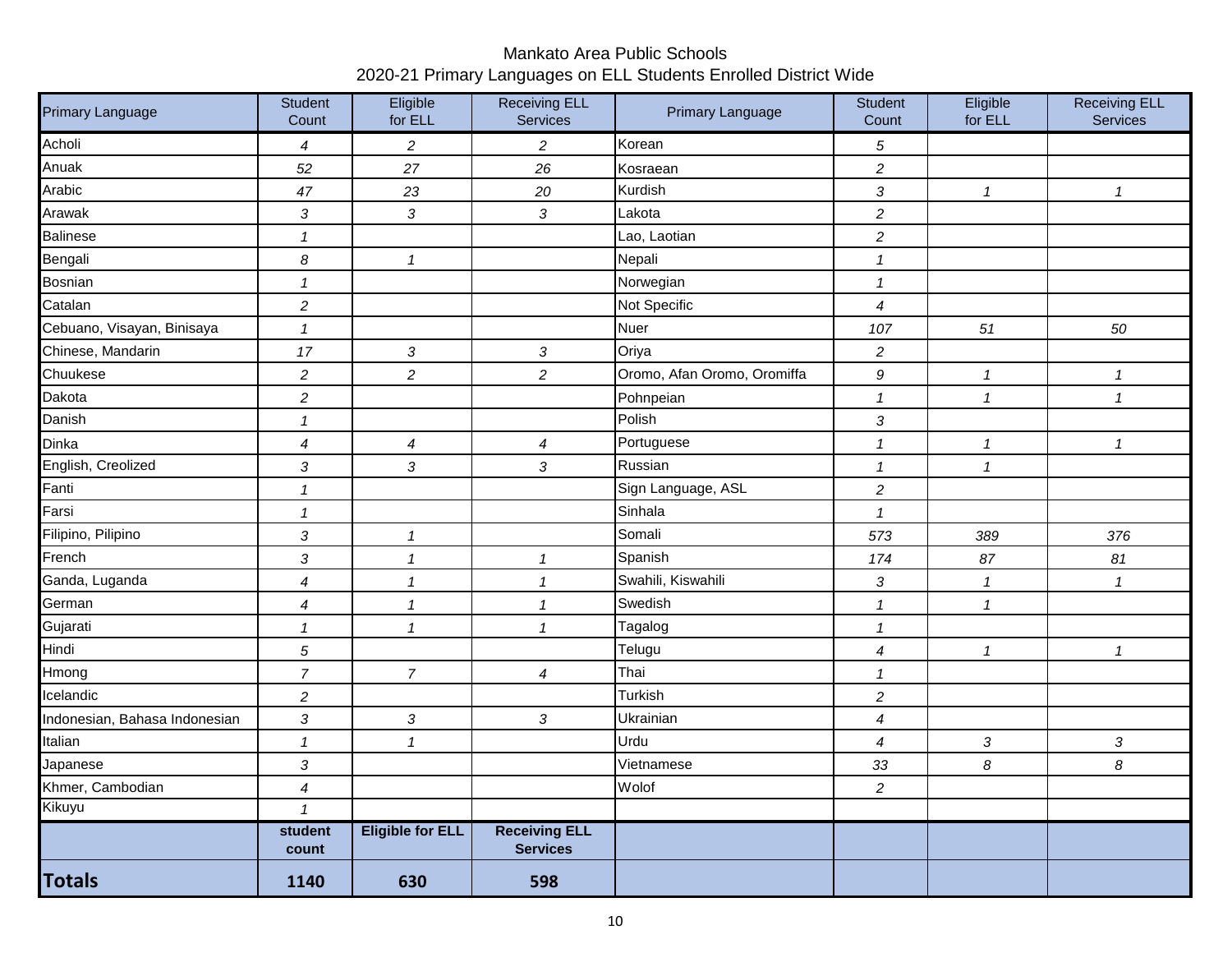### Mankato Area Public Schools 2020-21 STATISTICS ON ELL, SPECIAL EDUCATION & FREE /REDUCED LUNCH COUNTS BY SCHOOL

| <b>School</b>   | <b>Total</b><br><b>Enrollment</b> | <b>Eligible</b><br><b>Count</b> | % ELL<br><b>Students</b> | Count     | % Special Ed<br><b>Students</b> | <b>Count</b>              | % Free/Reduced<br>Lunch |
|-----------------|-----------------------------------|---------------------------------|--------------------------|-----------|---------------------------------|---------------------------|-------------------------|
| Bridges         | 221                               | $\overline{7}$                  | $\mathfrak{S}$           | 19        | $\boldsymbol{9}$                | 25                        | 11                      |
| Eagle Lake      | 381                               | 6                               | $\overline{c}$           | 52        | 14                              | 80                        | 21                      |
| Franklin        | 411                               | 36                              | 9                        | 81        | 20                              | 185                       | 45                      |
| Hoover          | 506                               | 54                              | 11                       | 54        | 11                              | 131                       | 26                      |
| Jefferson       | 229                               | 14                              | 6                        | 38        | 17                              | 70                        | 31                      |
| Kennedy         | 360                               | 45                              | 13                       | 81        | 23                              | 172                       | 48                      |
| Monroe          | 460                               | 54                              | 12                       | 72        | 16                              | 139                       | 30                      |
| Roosevelt       | 353                               | 32                              | $\boldsymbol{9}$         | 75        | 21                              | 126                       | 36                      |
| Rosa Parks      | 462                               | 58                              | 13                       | 87        | 19                              | 227                       | 49                      |
| Washington      | 424                               | 65                              | 15                       | 63        | 15                              | 165                       | 39                      |
| <b>DMMS</b>     | 939                               | 42                              | $\overline{\mathcal{A}}$ | 134       | 14                              | 251                       | 27                      |
| <b>PWMS</b>     | 1091                              | 69                              | 6                        | 171       | 16                              | 408                       | 37                      |
| Central HS      | 89                                | 11                              | 12                       | 19        | 21                              | 57                        | 64                      |
| Central Freedom | $\,8\,$                           | $\overline{0}$                  | $\pmb{0}$                | 1         | 13                              | $\sqrt{3}$                | 38                      |
| Central Middle  | $\sqrt{2}$                        | $\mathbf 0$                     | $\pmb{0}$                | $\pmb{0}$ | $\pmb{0}$                       | 1                         | 50                      |
| Insite          | 5                                 | $\pmb{0}$                       | $\pmb{0}$                | 5         | 100                             | $\ensuremath{\mathsf{3}}$ | 60                      |
| East Sr         | 1208                              |                                 | $\pmb{0}$                | 159       | 13                              | 382                       | 32                      |
| West            | 1249                              | 57                              | $\mathbf 5$              | 167       | 13                              | 271                       | 22                      |
| Futures         | 41                                | $\mathbf 0$                     | $\pmb{0}$                | 43        | 105                             | 27                        | 66                      |
| <b>TOTALS</b>   | 8439                              | 550                             | 7%                       | 1321      | 16%                             | 2723                      | 34%                     |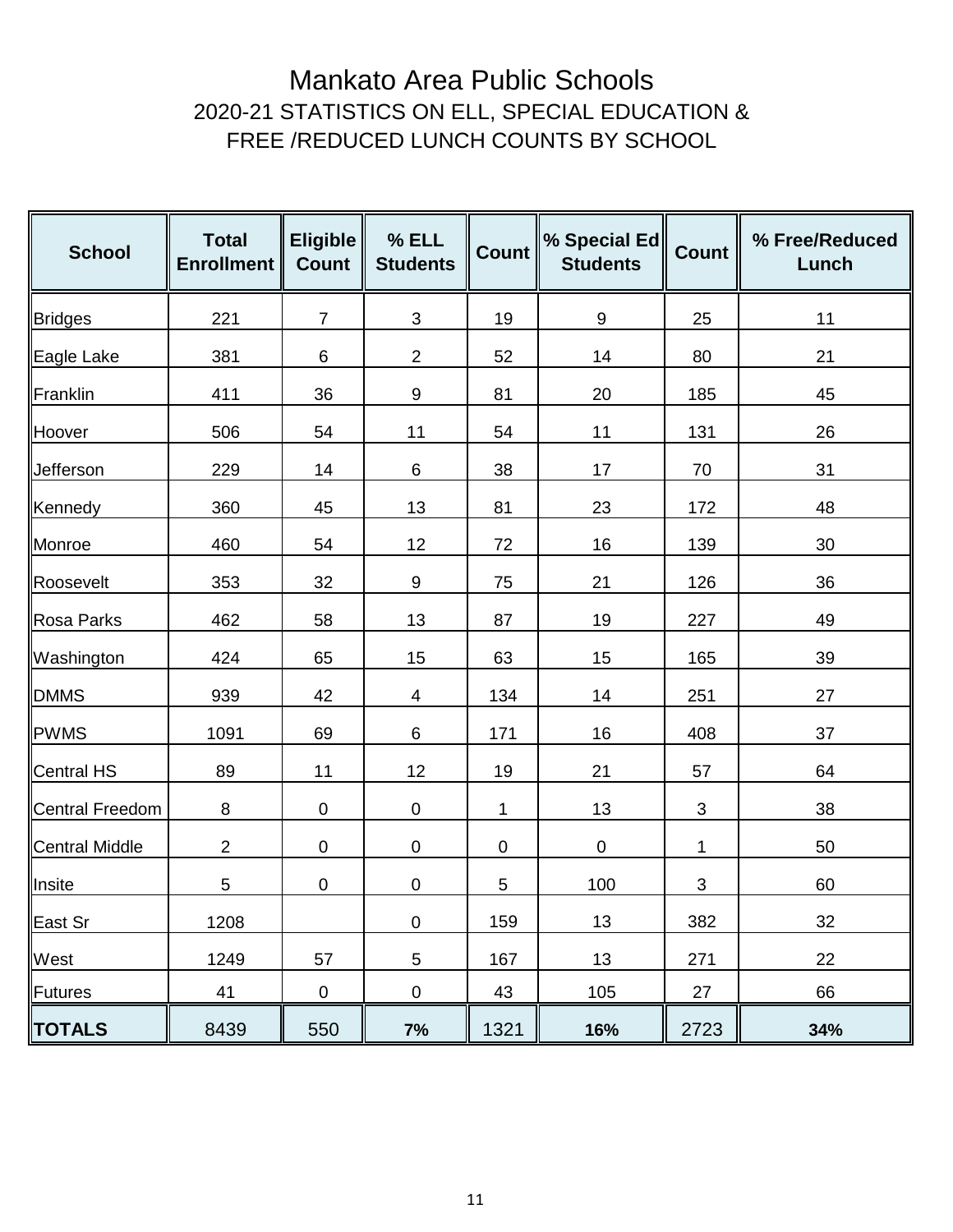## Mankato Area Public Schools

Post Secondary Enrollments Options 2019-20 Student Totals

| Year    | East | <b>West</b> | <b>ALC</b>  | <b>Total</b> |
|---------|------|-------------|-------------|--------------|
| 2002-03 | 64   | 51          | 1           | 116          |
| 2003-04 | 68   | 37          | $\mathbf 0$ | 105          |
| 2004-05 | 80   | 49          | $\pmb{0}$   | 129          |
| 2005-06 | 64   | 59          | $\pmb{0}$   | 123          |
| 2006-07 | 94   | 34          | $\pmb{0}$   | 128          |
| 2007-08 | 55   | 61          | $\pmb{0}$   | 116          |
| 2008-09 | 56   | 51          | 0           | 107          |
| 2009-10 | 32   | 30          | 1           | 63           |
| 2010-11 | 37   | 27          | 0           | 64           |
| 2011-12 | 44   | 23          | 1           | 68           |
| 2012-13 | 38   | 26          | $\pmb{0}$   | 64           |
| 2013-14 | 36   | 21          | $\mathbf 0$ | 57           |
| 2014-15 | 34   | 33          | $\pmb{0}$   | 67           |
| 2015-16 | 36   | 27          | $\pmb{0}$   | 63           |
| 2016-17 | 48   | 37          | $\pmb{0}$   | 85           |
| 2017-18 | 34   | 50          | 0           | 84           |
| 2018-19 | 40   | 47          | 5           | 92           |
| 2019-20 | 40   | 61          | 0           | 101          |

#### Post Secondary Schools Attended 2019-20

| <b>PSEO Schools</b> | $13 - 14$ | $14 - 15$   | $15 - 16$      | $16 - 17$ | $17 - 18$      | $18 - 19$ | 19-20 | <b>Total</b>   |
|---------------------|-----------|-------------|----------------|-----------|----------------|-----------|-------|----------------|
| <b>MSU</b>          | 41        | 62          | 54             | 73        | 63             | 65        | 75    | 433            |
| Bethany             | 5         | $\mathbf 0$ | $\overline{2}$ | 6         |                | 5         |       | 20             |
| <b>SCC</b>          | 10        | 4           | $\overline{4}$ | 4         | 13             | 20        | 23    | 78             |
| Northwestern        |           |             |                |           | $\overline{4}$ |           |       | $\,8\,$        |
| Pine Tech College   |           |             |                |           |                |           |       |                |
| Gustavus            |           |             |                | ◀         |                |           |       | $\overline{2}$ |
| <b>St Cloud</b>     |           | 1           |                |           |                |           |       |                |
| Crown College       |           |             |                |           |                |           |       |                |
| Lake Superior       |           |             |                |           |                |           |       |                |
| U of M              |           |             |                |           |                |           |       |                |
| Northland           |           |             |                |           |                |           |       |                |
| Anoka-ATC           |           |             | и              |           |                |           |       |                |
| MN-West-Tech        |           |             |                |           |                |           |       |                |
| <b>Total</b>        | 57        | 67          | 63             | 85        | 84             | 92        | 101   | 549            |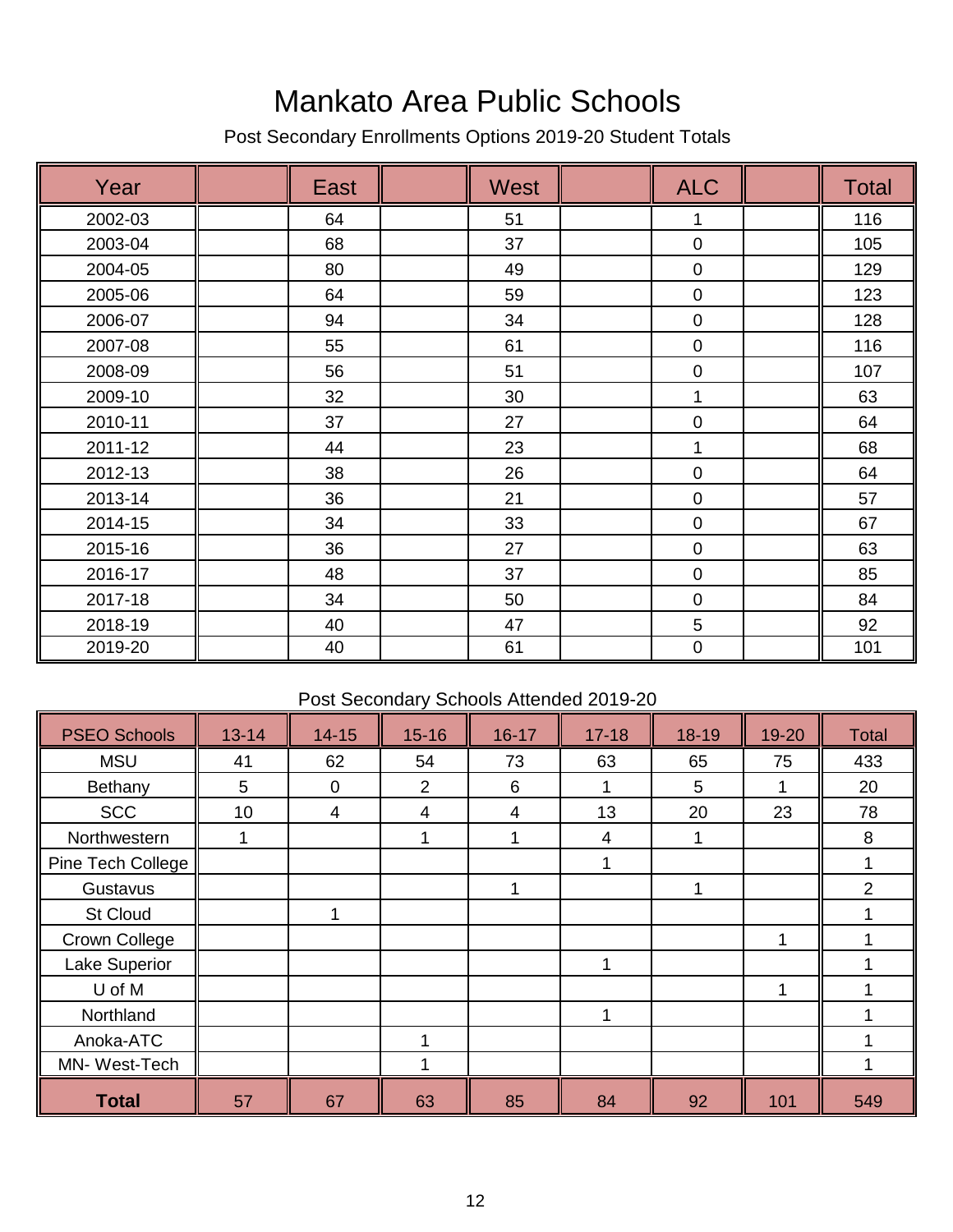## *Mankato Area Public Schools 2020-21 Attendance Exception Summary*

|                    |               |                                  |                                  |                     |                     |                                  |                                  |                     |                                           | <b>East Area Schools</b> |                     |                 |               |         |              |                   |
|--------------------|---------------|----------------------------------|----------------------------------|---------------------|---------------------|----------------------------------|----------------------------------|---------------------|-------------------------------------------|--------------------------|---------------------|-----------------|---------------|---------|--------------|-------------------|
| <b>SCHOOL</b>      |               | K                                | 1                                | $\overline{2}$      | $\overline{3}$      | 4                                | 5                                | $6\phantom{1}6$     | $\overline{7}$                            | 8                        | 9                   | 10              | 11            | 12      | <b>TOTAL</b> | <b>DIFFERENCE</b> |
| Eagle Lake         | Inll<br>Out   | $\overline{2}$<br>$\overline{2}$ | $\overline{0}$                   | 3                   | 2<br>$\overline{0}$ | 2<br>3 <sup>1</sup>              | 0<br>3                           |                     |                                           |                          |                     |                 |               |         | 8<br>11      | $-3$              |
| Franklin           | ln            | 3                                | $\overline{4}$                   | 4                   |                     | $\Omega$                         | 3                                |                     |                                           |                          |                     |                 |               |         | 15           |                   |
|                    | Out<br>Inl    |                                  | $\overline{4}$<br>5              | $\mathfrak{S}$<br>4 | 5<br>4              | $6 \,$<br>5                      | 3<br>1                           |                     |                                           |                          |                     |                 |               |         | 22<br>20     | $-7$              |
| Kennedy            | Out<br>Inl    | $\overline{2}$<br>$\mathbf{3}$   |                                  | 4<br>4              | 3<br>4              | 3<br>$\overline{2}$              | $\overline{c}$                   |                     |                                           |                          |                     |                 |               |         | 14<br>16     | 6                 |
| <b>Rosa Parks</b>  | Out           | $\mathbf{2}$                     | 5 <sub>l</sub>                   | 3                   | 3                   | $\overline{3}$                   | $\overline{\mathbf{c}}$          |                     |                                           |                          |                     |                 |               |         | 18           | $-2$              |
| Washington         | Inl<br>Out    | $\mathbf 0$<br>$\mathbf{3}$      | $\overline{3}$<br>5 <sup>1</sup> | 3<br>$\overline{4}$ | 5                   | 5 <sup>1</sup><br>$\overline{4}$ | $\overline{c}$<br>$\overline{2}$ |                     |                                           |                          |                     |                 |               |         | 14<br>23     | $-9$              |
| <b>PWMS</b>        | Inl<br>Out    |                                  |                                  |                     |                     |                                  |                                  | 3<br>3              | $\overline{\mathbf{4}}$<br>$\overline{2}$ | 5                        |                     |                 |               |         | 12<br>6      | $6 \,$            |
|                    | Inll          |                                  |                                  |                     |                     |                                  |                                  |                     |                                           |                          | 6                   | 3               | 9             | 6       | 24           |                   |
| East HS            | Out           |                                  |                                  |                     |                     |                                  |                                  |                     |                                           |                          | $5\overline{)}$     | 10 <sup>1</sup> | $6 \mid$      | 12      | 33           | $-9$              |
| <b>Sub Total</b>   | Inll<br>Outll | 9<br>10 <sup>1</sup>             | 14<br>15                         | 16<br>17            | 12<br>16            | 14<br>19                         | 8 <sup>1</sup><br>11             | 3<br>$\overline{3}$ | 4<br>$\overline{2}$                       | 5<br>1                   | 6<br>5 <sub>5</sub> | 3<br>10         | 9<br>$6 \mid$ | 6<br>12 | 109<br>127   |                   |
|                    |               |                                  |                                  |                     |                     |                                  |                                  |                     |                                           |                          |                     |                 |               |         |              |                   |
| <b>Grand Total</b> |               | $-1$                             | $-1$                             | $-1$                | $-4$                | $-5$                             | $-3$                             | $\mathbf 0$         | 2                                         | 4                        |                     | $-7$            | 3             | -6      |              | $-18$             |

#### West Area Schools

| <b>SCHOOL</b>      |     | K              | 1              | $\overline{2}$ | $\mathbf{3}$     | 4              | 5                       | $6\phantom{1}6$ | 7              | 8    | 9                | 10             | 11       | 12       | <b>TOTAL</b>   | <b>DIFFERENCE</b> |
|--------------------|-----|----------------|----------------|----------------|------------------|----------------|-------------------------|-----------------|----------------|------|------------------|----------------|----------|----------|----------------|-------------------|
|                    | In  |                | 0              | 0              | $\Omega$         | 0              |                         |                 |                |      |                  |                |          |          | 21             |                   |
| Hoover             | Out | 6              | 3 <sup>1</sup> | $\mathbf{2}$   | $6 \overline{6}$ | $\overline{2}$ | $\overline{\mathbf{c}}$ |                 |                |      |                  |                |          |          | 21             | $-19$             |
|                    | ln. | 2              |                |                | 3                |                |                         |                 |                |      |                  |                |          |          | $\overline{9}$ |                   |
| <b>Jefferson</b>   | Out | $\overline{0}$ | $\overline{0}$ | $\overline{2}$ | $\Omega$         | 5              | 3                       |                 |                |      |                  |                |          |          | 10             | -1                |
|                    | In  | 5              | 2              | 3              | 3                | 6              | 3                       |                 |                |      |                  |                |          |          | 22             |                   |
| Monroe             | Out |                |                | $\mathbf 1$    | $\overline{0}$   | $\Omega$       | 0                       |                 |                |      |                  |                |          |          | 3 <sub>l</sub> | 19                |
|                    | ln. |                | 2              | $\overline{2}$ | 6                | 6              | 3                       |                 |                |      |                  |                |          |          | 20             |                   |
| Roosevelt          | Out |                |                | $\Omega$       | $\Omega$         | $\overline{2}$ | $\pmb{0}$               |                 |                |      |                  |                |          |          | 41             | 16                |
|                    | In  |                |                |                |                  |                |                         | 3               | $\overline{c}$ |      |                  |                |          |          | 6I             |                   |
| <b>DMMS</b>        | Out |                |                |                |                  |                |                         | 3 <sub>l</sub>  | $\overline{4}$ | 5    |                  |                |          |          | 12             | $-6$              |
|                    | In  |                |                |                |                  |                |                         |                 |                |      | 5                | 10             | 6        | 12       | 33             |                   |
| West               | Out |                |                |                |                  |                |                         |                 |                |      | $6 \overline{6}$ | 3 <sup>1</sup> | 9        | 6        | 24             | 9                 |
|                    | In  | $\overline{9}$ | 5              | 6              | 12               | 13             | 8 <sup>1</sup>          | $\mathbf{3}$    | $\overline{2}$ |      | 5                | 10             | $6 \mid$ | 12       | 92             |                   |
| Sub Total          | Out | 8 <sup>1</sup> | 5 <sub>l</sub> | 5              | $6 \mid$         | 9              | 5 <sub>5</sub>          | 3               | $\overline{4}$ | 5    | $6 \overline{6}$ | 3              | 9        | 6        | 74             |                   |
|                    |     |                |                |                |                  |                |                         |                 |                |      |                  |                |          |          |                |                   |
| <b>Grand Total</b> |     |                | 0              |                | $6 \mid$         | $\overline{4}$ | 3 <sup>1</sup>          | $\Omega$        | $-2$           | $-4$ | -1               |                | $-3$     | $6 \mid$ |                | 18                |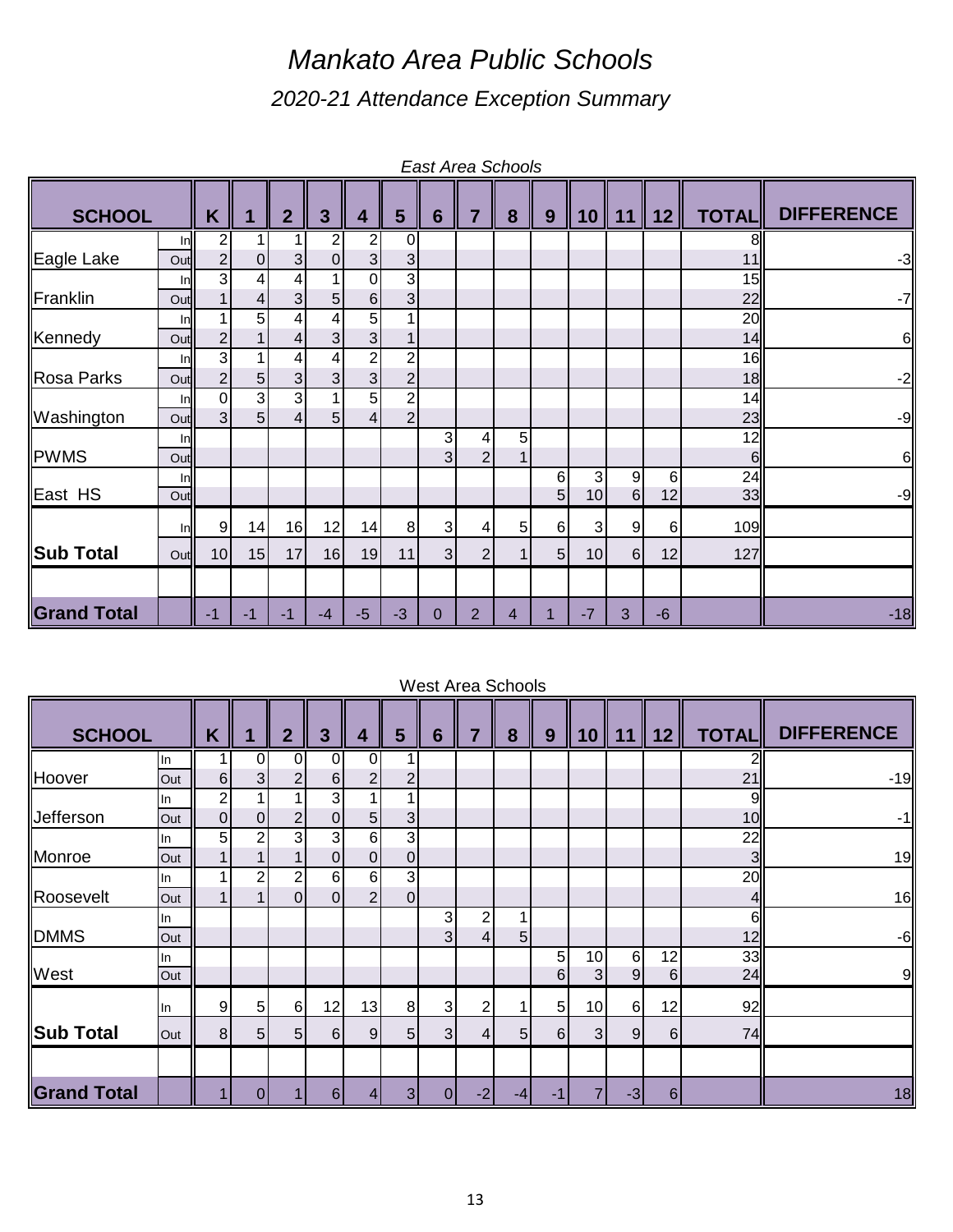## Mankato Area Public Schools Open Enrollment

 Our schools are governed by state laws and regulations. One law that impacts our enrollment trends is "Open Enrollment." As shown in the table below, in 20-21 Mankato has a net loss of students enrolling under the provisions of this law.

|                             | <b>Attending</b><br><b>Mankato</b> | <b>Attending Other</b><br><b>Districts</b> | <b>Net</b><br>Gain/(loss) |                                  | <b>Attending</b><br><b>Mankato</b> | <b>Attending Other</b><br><b>Districts</b> | Net Gain/(loss) |
|-----------------------------|------------------------------------|--------------------------------------------|---------------------------|----------------------------------|------------------------------------|--------------------------------------------|-----------------|
| <b>Arlington</b>            |                                    | 1                                          | (1)                       | <b>Mn Transitions</b>            |                                    | 80                                         | (80)            |
| <b>Austin</b>               |                                    | $\mathbf{1}$                               | (1)                       | <b>MPLS</b>                      |                                    | $\overline{2}$                             | (2)             |
| Bloomington                 |                                    |                                            | 0                         | <b>New Ulm</b>                   | $\overline{7}$                     | $\mathbf{1}$                               | 6               |
| <b>Blue Earth</b>           | $\mathbf{1}$                       |                                            | $\mathbf{1}$              | <b>Nicollet</b>                  | 28                                 | 18                                         | 10              |
| <b>Bluesky Charter</b>      |                                    | 8                                          | (8)                       | <b>NRHEG</b>                     | $\mathbf{1}$                       |                                            | $\mathbf{1}$    |
| <b>Brooklyn Center</b>      |                                    | $\mathbf{1}$                               | (1)                       | Owatonna                         |                                    |                                            | 0               |
| <b>Cleveland</b>            | 29                                 | 85                                         | (56)                      | <b>Prodeo Academy</b>            |                                    | $\mathbf{1}$                               | (1)             |
| <b>Crosslake</b>            |                                    | $\mathbf{1}$                               | (1)                       | Robbinsdale                      |                                    | $\mathbf{1}$                               | (1)             |
| <b>Cyber Village</b>        |                                    | $\mathbf{1}$                               | (1)                       | Rochester                        |                                    | $\mathbf{1}$                               | (1)             |
| <b>Duluth</b>               |                                    | $\mathbf{1}$                               | (1)                       | Rosemount                        | 2                                  | $\mathbf{1}$                               | $\mathbf{1}$    |
| <b>Ed Vision off Campus</b> |                                    | $\overline{2}$                             | (2)                       | <b>Shakopee</b>                  | $\mathbf{1}$                       | $\mathbf{1}$                               | 0               |
| Edina                       | $\mathbf{1}$                       |                                            | $\mathbf{1}$              | <b>Sibley East</b>               | 4                                  |                                            | 4               |
| <b>Fairmont</b>             | $\mathbf{1}$                       |                                            | $\mathbf{1}$              | Springfield                      |                                    |                                            | $\mathbf 0$     |
| <b>Fergus Falls</b>         |                                    | 10                                         | (10)                      | <b>St Clair</b>                  | 56                                 | 242                                        | (186)           |
| <b>GFW</b>                  | $\mathbf{1}$                       |                                            | $\mathbf{1}$              | <b>St James</b>                  | $\overline{7}$                     |                                            | $\overline{7}$  |
| <b>Global Academy</b>       |                                    | $\mathbf{1}$                               | (1)                       | <b>St Paul City Charter</b>      |                                    | $\mathbf{1}$                               | (1)             |
| <b>Granada Huntley</b>      | $\mathbf{1}$                       |                                            | $\mathbf{1}$              | <b>St Peter</b>                  | 55                                 | 49                                         | 6               |
| <b>Grand Meadow</b>         |                                    |                                            | 0                         | <b>Tri City</b>                  | 3                                  |                                            | 3               |
| <b>Hopkins</b>              | $\mathbf{1}$                       |                                            | $\mathbf{1}$              | <b>Triton</b>                    |                                    |                                            | 0               |
| <b>Houston</b>              |                                    | 22                                         | (22)                      | <b>United South Central</b>      |                                    | $\mathbf{1}$                               | (1)             |
| <b>JWP</b>                  | 46                                 | 22                                         | 24                        | Wabasha                          |                                    | 11                                         | (11)            |
| <b>Kato Public Charter</b>  |                                    | 58                                         | (58)                      | Waseca                           | $\mathbf{1}$                       | $\overline{2}$                             | (1)             |
| <b>LCWM</b>                 | 117                                | 23                                         | 94                        | Watershed                        |                                    | $\mathbf{1}$                               | (1)             |
| LeSueur/Henderson           | $\mathbf{1}$                       | 4                                          | (3)                       | <b>WEM</b>                       | 13                                 |                                            | 13              |
| Madelia                     | $\overline{2}$                     |                                            | $\overline{2}$            | Windom                           |                                    | 2                                          | (2)             |
| <b>Maple River</b>          | 42                                 | 10                                         | 32                        | <b>White Bear lake</b>           | $\overline{2}$                     |                                            | $\sqrt{2}$      |
| Minnetonka                  | $\mathbf{1}$                       | $\mathbf{1}$                               | $\mathsf{O}\xspace$       |                                  |                                    |                                            |                 |
| <b>MN New Country</b>       |                                    | 32                                         | (32)                      |                                  |                                    |                                            |                 |
| <b>Mn Online</b>            |                                    | 3                                          | (3)                       |                                  |                                    |                                            |                 |
|                             |                                    | <b>Attending Mankato</b>                   |                           | <b>Attending other Districts</b> |                                    | Net Gain/(Loss)                            |                 |
| <b>Totals</b>               |                                    | 424                                        |                           | 702                              | (278)                              |                                            |                 |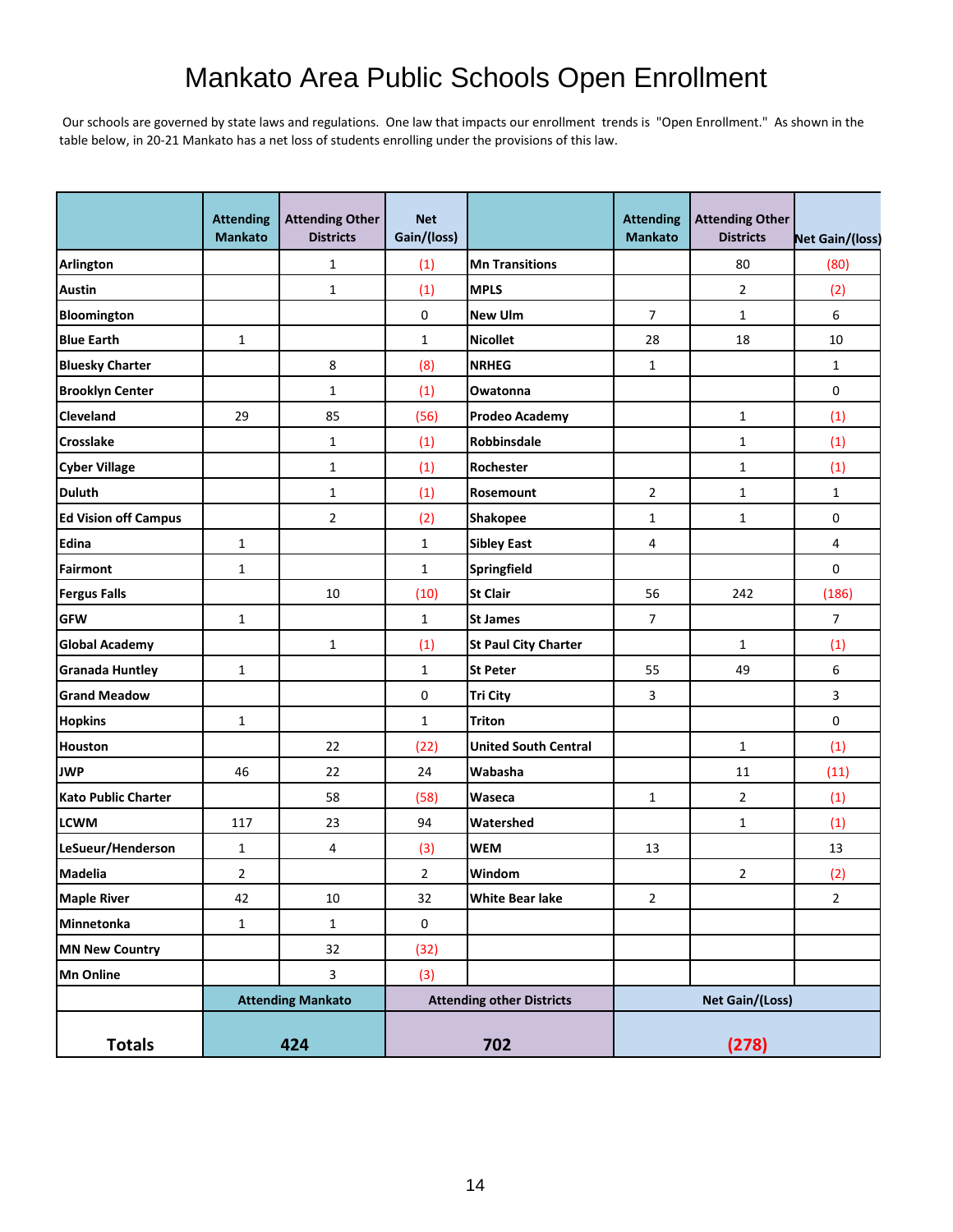## Mankato Area Public Schools Open Enrollment

## Detail by Grade: Students Attending Mankato

| <b>Home District</b>   |                |                |                 |                |              |                |                 |                |              |                |                |                         |                |                |
|------------------------|----------------|----------------|-----------------|----------------|--------------|----------------|-----------------|----------------|--------------|----------------|----------------|-------------------------|----------------|----------------|
|                        | K              | Gr1            | Gr <sub>2</sub> | Gr3            | Gr4          | Gr5            | Gr <sub>6</sub> | Gr7            | Gr8          | Gr9            | Gr10           | Gr11                    | Gr12           | <b>TOTAL</b>   |
| <b>Blue Earth</b>      |                |                |                 |                |              |                |                 |                |              |                |                | $\mathbf{1}$            |                | $\mathbf 1$    |
| Cleveland              | $\overline{2}$ | $\mathbf{1}$   |                 | $\overline{2}$ | $\mathbf{3}$ | $\mathbf{1}$   | 4               | 3              | $\mathbf{1}$ | 4              | 3              |                         | 5              | 29             |
| Edina                  |                |                |                 | $\mathbf{1}$   |              |                |                 |                |              |                |                |                         |                | 1              |
| Fairmont               |                |                |                 |                |              |                |                 |                |              |                |                | $\mathbf{1}$            |                | 1              |
| <b>GFW</b>             |                |                |                 |                |              |                |                 |                |              |                | 1              |                         |                | 1              |
| <b>Granada Huntley</b> |                |                | 1               |                |              |                |                 |                |              |                |                |                         |                | 1              |
| <b>Hopkins</b>         |                |                |                 |                | $\mathbf{1}$ |                |                 |                |              |                |                |                         |                | 1              |
| <b>JWP</b>             | 4              | 5              | 3               | 4              | $\mathbf{1}$ | $\overline{2}$ | 5               | $\overline{2}$ | 4            | $\overline{2}$ | 3              | $\overline{7}$          | 4              | 46             |
| <b>LCWM</b>            | 6              | $\overline{7}$ | 7               | 4              | 6            | $\overline{7}$ | 12              | 6              | 9            | 12             | 17             | 10                      | 14             | 117            |
| Lesueur/Henderson      |                |                |                 |                |              |                |                 |                | $\mathbf{1}$ |                |                |                         |                | 1              |
| Madelia                |                | 1              |                 |                |              |                |                 | $\mathbf{1}$   |              |                |                |                         |                | $\mathbf{2}$   |
| <b>Maple River</b>     | 5              | 4              | 2               |                | 4            | $\overline{2}$ | 3               | 3              | 6            | $\mathbf{3}$   | 4              | 4                       | $\overline{2}$ | 42             |
| Minnetonka             |                |                | 1               |                |              |                |                 |                |              |                |                |                         |                | $\mathbf 1$    |
| <b>New Ulm</b>         |                | 1              |                 | $\mathbf{1}$   |              |                |                 | $\mathbf{1}$   |              | $\mathbf{1}$   |                | 1                       | $\overline{2}$ | $\overline{7}$ |
| <b>Nicollet</b>        | $\mathbf{1}$   | 1              |                 | 3              | $\mathbf{1}$ | $\overline{2}$ | $\overline{2}$  | $\overline{2}$ |              | 5              | 5              | $\overline{2}$          | 4              | 28             |
| <b>NRHEG</b>           |                |                |                 |                | $\mathbf{1}$ |                |                 |                |              |                |                |                         |                | $\mathbf 1$    |
| Rosemount              |                | 1              |                 |                |              |                |                 |                |              |                |                | $\mathbf{1}$            |                | $\mathbf{2}$   |
| Shakopee               |                |                |                 |                | $\mathbf{1}$ |                |                 |                |              |                |                |                         |                | 1              |
| <b>Sibley East</b>     |                |                |                 | 1              |              |                |                 | $\mathbf{1}$   | 1            |                |                | 1                       |                | 4              |
| St Clair               | $\overline{2}$ | 5              | $\mathbf{1}$    | $\overline{4}$ | $\mathbf{1}$ | 5              | $\overline{4}$  | $\overline{4}$ | 5            | 5              | 5              | $\overline{7}$          | 8              | 56             |
| St James               | $\mathbf 1$    |                |                 | $\mathbf{1}$   |              | $\mathbf{1}$   |                 |                |              | $\mathbf 1$    |                | $\sqrt{2}$              | $\mathbf{1}$   | $\overline{7}$ |
| St Peter               | $\overline{2}$ | $\overline{2}$ | 6               | $\overline{2}$ | $\mathbf{3}$ | $\mathbf{3}$   | $\overline{2}$  | $\overline{2}$ | $\mathbf{1}$ | $10\,$         | 6              | $10\,$                  | 6              | 55             |
| Tri City               |                |                | $\sqrt{2}$      |                |              |                |                 |                |              |                |                | $\mathbf 1$             |                | $\mathbf 3$    |
| Waseca                 | $\mathbf 1$    |                |                 |                |              |                |                 |                |              |                |                |                         |                | $\mathbf{1}$   |
| <b>WEM</b>             | $\mathbf{1}$   |                | $\mathbf 1$     |                |              | $\overline{2}$ |                 |                | $\mathbf{1}$ |                | $\overline{2}$ | $\overline{\mathbf{4}}$ | $\overline{2}$ | 13             |
| White Bear lake        |                |                |                 | $\mathbf{1}$   |              |                | $\mathbf{1}$    |                |              |                |                |                         |                | $\mathbf{2}$   |
| Total                  | 25             | 28             | 24              | 24             | 22           | 25             | 33              | 25             | 29           | 43             | 46             | 52                      | 48             | 424            |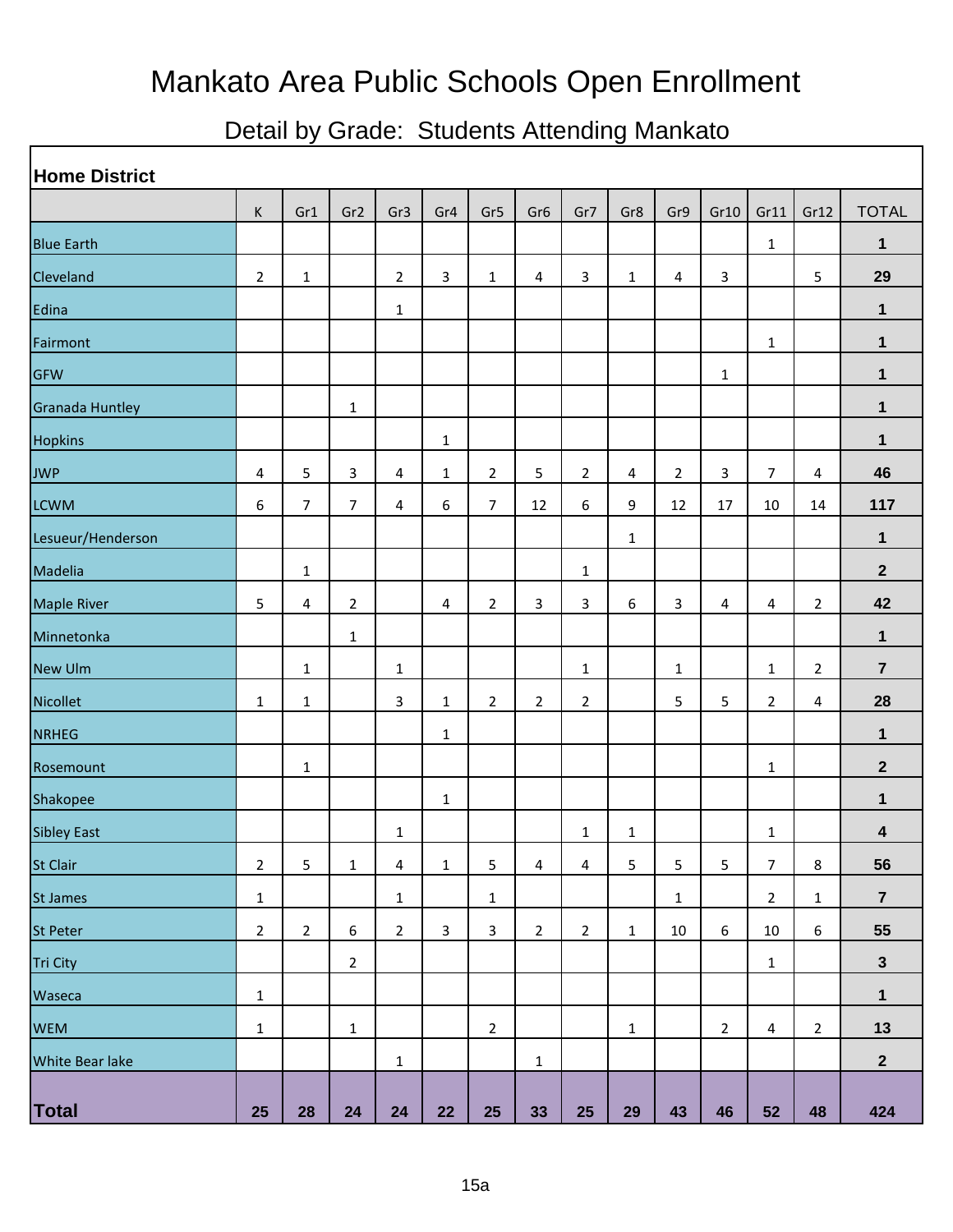# Mankato Area Public Schools Open Enrollment

## Detail by Grade: Students Attending other Districts

| <b>District of choice</b>     |                |                |                 |                |                |                |                 |                |                |                |                |              |              |                         |
|-------------------------------|----------------|----------------|-----------------|----------------|----------------|----------------|-----------------|----------------|----------------|----------------|----------------|--------------|--------------|-------------------------|
|                               | K              | Gr1            | Gr <sub>2</sub> | Gr3            | Gr4            | Gr5            | Gr <sub>6</sub> | Gr7            | Gr8            | Gr9            | Gr10           | Gr11         | Gr12         | <b>TOTAL</b>            |
| Arlington                     |                |                |                 |                |                |                |                 | 1              |                |                |                |              |              | 1                       |
| Austin                        |                |                |                 |                |                |                |                 |                |                | $\mathbf{1}$   |                |              |              | $\mathbf{1}$            |
| <b>Bluesky Charter</b>        |                |                |                 |                |                |                |                 |                |                |                | 1              | 3            | 4            | 8                       |
| <b>Brooklyn Center</b>        |                |                |                 |                |                |                |                 |                |                |                |                |              | 1            | $\mathbf{1}$            |
| Cleveland                     | 11             | $\overline{7}$ | 10              | $\overline{7}$ | 5              | $\overline{7}$ | 9               | 5              | 3              | 4              | 8              | 6            | 3            | 85                      |
| Crosslake                     |                |                |                 |                |                |                |                 |                |                |                |                | 1            |              | 1                       |
| <b>Cyber Village</b>          |                |                |                 |                |                |                |                 |                | 1              |                |                |              |              | 1                       |
| <b>Duluth</b>                 |                |                |                 |                |                |                |                 |                |                |                |                |              | $\mathbf{1}$ | $\mathbf 1$             |
| <b>Ed Vision off Campus</b>   |                |                |                 |                |                |                |                 |                |                |                |                | 1            | 1            | $\mathbf{2}$            |
| <b>Fergus Falls</b>           |                |                | $\mathbf{1}$    | $\overline{2}$ |                | $\mathbf{1}$   | $\mathbf{1}$    |                | $\overline{2}$ | $\mathbf{1}$   | $\mathbf{1}$   |              | $\mathbf{1}$ | 10                      |
| <b>Global Academy</b>         |                |                |                 |                |                |                | $\mathbf{1}$    |                |                |                |                |              |              | 1                       |
| Houston                       | $\mathbf 1$    | 3              | $\mathbf{1}$    | $\mathbf{1}$   | 5              | $\mathbf{1}$   |                 | 4              | 3              | $\mathbf{1}$   | $\mathbf{1}$   | 1            |              | 22                      |
| <b>JWP</b>                    |                | 3              |                 | $\mathbf{1}$   | 1              | $\overline{2}$ | 1               | 1              | 4              | 3              |                | 2            | 4            | 22                      |
| <b>Kato Public Charter</b>    |                |                |                 |                |                |                | 4               | 5              | $\overline{7}$ | 13             | $\overline{2}$ | 8            | 19           | 58                      |
| <b>LCWM</b>                   | $\mathbf{1}$   | $\mathbf{1}$   | $\overline{2}$  | $\mathbf{1}$   | 3              | $\overline{2}$ | 1               | 4              | $\mathbf{1}$   | 3              | 3              | 1            |              | 23                      |
| Lesueur/Henderson             |                | $\mathbf{1}$   |                 |                | 1              | 1              |                 |                |                |                |                | 1            |              | $\overline{\mathbf{4}}$ |
| <b>Maple River</b>            | $\mathbf{1}$   | $\mathbf{1}$   |                 |                |                | $\mathbf{1}$   |                 |                | $\mathbf{1}$   | $\mathbf{1}$   | $\mathbf{1}$   | $\mathbf{1}$ | $\mathbf{3}$ | 10                      |
| Minnetonka                    |                |                |                 |                |                |                |                 | $\mathbf 1$    |                |                |                |              |              | 1                       |
| <b>MN New Country</b>         | $\mathbf{1}$   | $\mathbf{1}$   | $\mathbf{1}$    |                | 3              |                | 4               | 5              | $\overline{2}$ | 4              | 4              | 3            | 4            | 32                      |
| Mn Online                     |                |                |                 |                |                |                |                 |                |                |                | 1              |              | 2            | 3                       |
| <b>MN Transitions Charter</b> | $\mathbf{1}$   | 3              | 4               | 5              | $\overline{4}$ | 8              | 8               | $\overline{7}$ | 11             | $\overline{2}$ | 5              | 9            | 13           | 80                      |
| <b>MPLS</b>                   |                |                | 1               |                |                | 1              |                 |                |                |                |                |              |              | $\mathbf{2}$            |
| <b>New Ulm</b>                | $\mathbf{1}$   |                |                 |                |                |                |                 |                |                |                |                |              |              | 1                       |
| Nicollet                      | $\overline{2}$ | 2              | $\overline{2}$  | $\overline{2}$ |                | $\overline{2}$ | $\overline{2}$  |                | 1              |                | 3              | 1            | $\mathbf{1}$ | 18                      |
| Prodeo Academy                |                |                |                 |                |                | 1              |                 |                |                |                |                |              |              | 1                       |
| Robbinsdale                   |                |                |                 |                |                |                |                 |                |                |                | 1              |              |              | 1                       |
| Rochester                     |                |                |                 |                |                |                |                 |                |                |                | 1              |              |              | $\mathbf{1}$            |
| Rosemount                     |                | 1              |                 |                |                |                |                 |                |                |                |                |              |              | $\mathbf 1$             |
| Shakopee                      |                |                |                 | $\mathbf{1}$   |                |                |                 |                |                |                |                |              |              | 1                       |
| St Clair                      | 18             | 15             | 12              | 20             | 19             | 15             | 28              | 24             | 16             | 31             | 18             | 17           | 9            | 242                     |
| St Paul City Charter          | $\mathbf{1}$   |                |                 |                |                |                |                 |                |                |                |                |              |              | $\mathbf 1$             |
| St Peter                      | 3              | $\overline{2}$ | 4               | 5              | $\mathbf{3}$   | $\mathbf{1}$   | 3               | 6              | 3              | 5              | 6              | 4            | 4            | 49                      |
| <b>United South Central</b>   |                |                |                 |                |                |                |                 |                |                |                |                | 1            |              | $\mathbf 1$             |
| Wabasha                       |                |                | $\mathbf{1}$    | $\mathbf{1}$   | $\mathbf{1}$   | 3              |                 | $\mathbf 1$    | $\mathbf{1}$   | 1              | $\mathbf{1}$   | $\mathbf{1}$ |              | 11                      |
| Waseca                        |                |                |                 |                |                |                |                 | 1              |                | 1              |                |              |              | $\mathbf 2$             |
| Watershed                     |                |                |                 |                |                |                |                 |                |                |                |                | 1            |              | 1                       |
| Windom                        | $\mathbf{1}$   |                |                 |                | 1              |                |                 |                |                |                |                |              |              | $\mathbf{2}$            |
| Total                         | 42             | 40             | 39              | 46             | 46             | 46             | 62              | 65             | 56             | 71             | 57             | 62           | 70           | 702                     |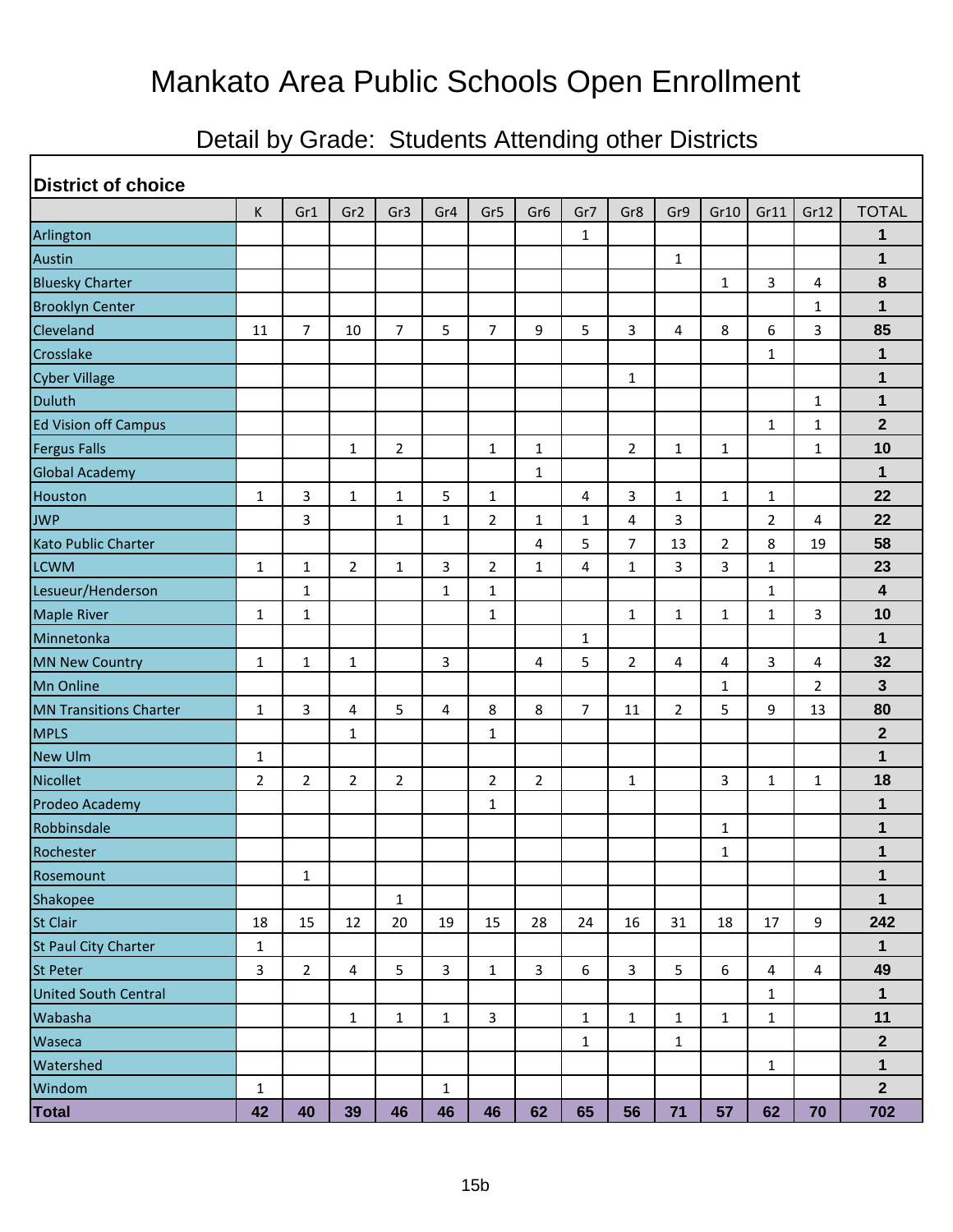## Mankato Area Public Schools

## NonPublic School Enrollments (Residents)

| <b>Age/Grade</b>         | Good<br><b>Counsel</b><br><b>Campus</b> | <b>Concordia</b><br><b>Classical</b><br>Academy | Grace<br><b>Christian</b> | <b>Immanuel</b><br>Lutheran | <b>Mount</b><br><b>Olive</b> | <b>Risen</b><br><b>Savior</b> | <b>Totals</b> |
|--------------------------|-----------------------------------------|-------------------------------------------------|---------------------------|-----------------------------|------------------------------|-------------------------------|---------------|
| $\kappa$                 | 27                                      | $\mathfrak{S}$                                  | 3                         | 12                          | 19                           | $\overline{7}$                | 71            |
| $\mathbf 1$              | 37                                      | 3                                               | $\pmb{0}$                 | $10$                        | 23                           | $\boldsymbol{9}$              | 82            |
| $\overline{c}$           | 37                                      | 3                                               | $\pmb{0}$                 | $\boldsymbol{9}$            | 24                           | $\boldsymbol{9}$              | 82            |
| $\mathfrak{S}$           | 28                                      | 6                                               | 3                         | $\boldsymbol{9}$            | 19                           | $\overline{5}$                | 70            |
| $\overline{\mathcal{A}}$ | 29                                      | 3                                               | $\overline{2}$            | $\boldsymbol{9}$            | 16                           | $\boldsymbol{9}$              | 68            |
| 5                        | 38                                      | $\overline{\mathbf{4}}$                         | $\overline{2}$            | $\overline{7}$              | 21                           | $\boldsymbol{9}$              | 81            |
| $\boldsymbol{6}$         | 22                                      | $\overline{\mathbf{4}}$                         | 5                         | 8                           | 16                           | 5                             | 60            |
| $\boldsymbol{7}$         | 37                                      | $\mathbf 1$                                     | $\mathbf{3}$              | 17                          | 14                           | $\,8\,$                       | 80            |
| $\boldsymbol{8}$         | 27                                      | 3                                               | $\mathbf{1}$              | $\overline{7}$              | 20                           | $\,6\,$                       | 64            |
| $\boldsymbol{9}$         | 25                                      |                                                 | $\pmb{0}$                 | $\,6\,$                     |                              |                               | 31            |
| 10                       | 27                                      |                                                 | $\mathbf{1}$              | 10                          |                              |                               | 38            |
| 11                       | 21                                      |                                                 | $\sqrt{5}$                | $\overline{5}$              |                              |                               | 31            |
| 12                       | 22                                      |                                                 | $\mathbf{1}$              | $10$                        |                              |                               | 33            |
|                          |                                         |                                                 |                           |                             |                              |                               |               |
| <b>TOTALS</b>            | 377                                     | 30                                              | 26                        | 119                         | 172                          | 67                            | 791           |
| 2019-20                  | 371                                     | 27                                              | 34                        | 116                         | 157                          | 81                            | 786           |
| 2018-19                  | 333                                     | 28                                              | 12                        | 120                         | 145                          | 73                            | 711           |
| 2017-18                  | 340                                     | 27                                              | 42                        | 135                         | 160                          | 91                            | 795           |

### October 1, 2020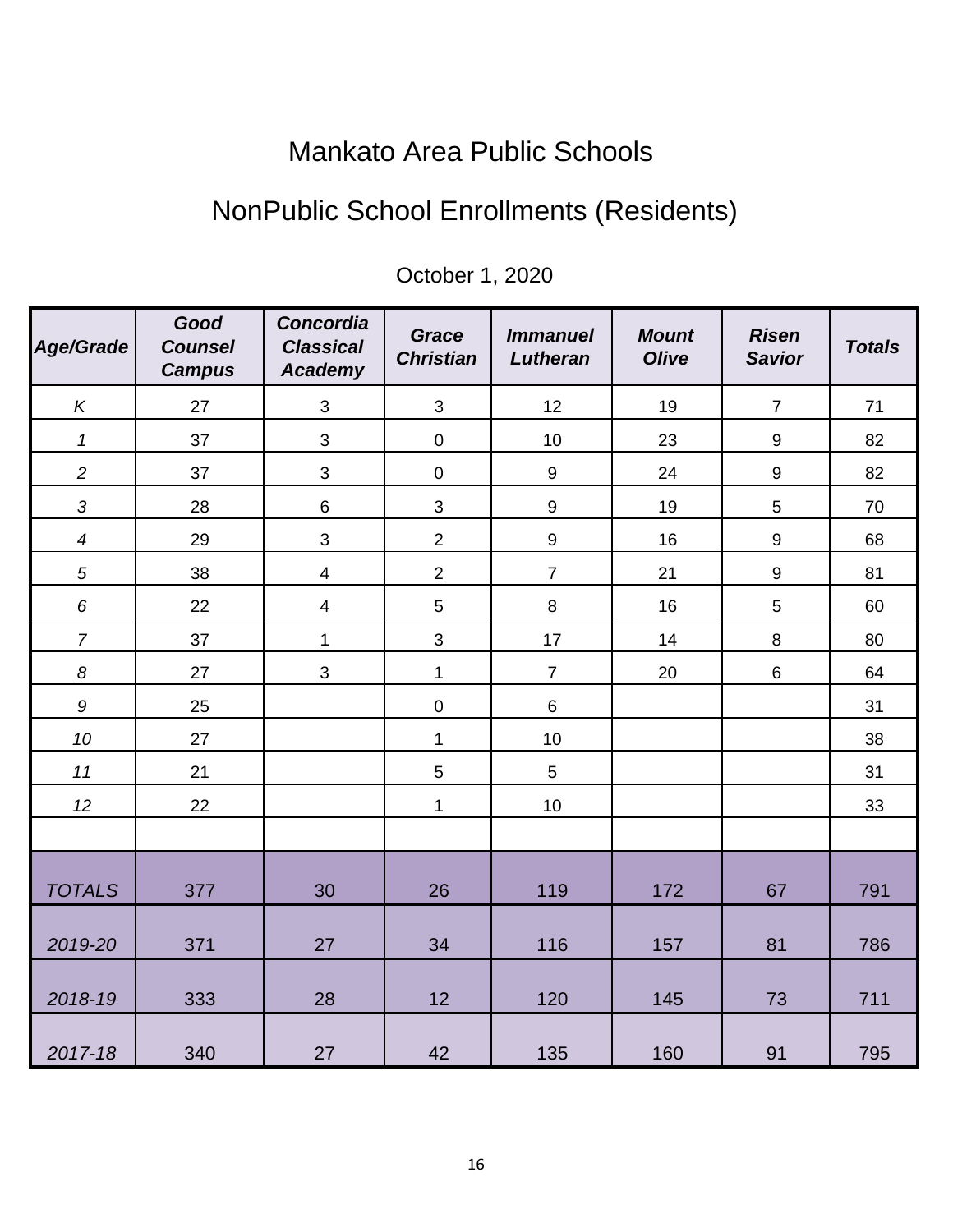## **HOMESCHOOLING SUMMARY**

#### **SCHOOL YEAR NUMBER OF STUDENTS**

| 2006-07 | 104 |
|---------|-----|
| 2007-08 | 117 |
| 2008-09 | 115 |
| 2009-10 | 136 |
| 2010-11 | 142 |
| 2011-12 | 137 |
| 2012-13 | 177 |
| 2013-14 | 149 |
| 2014-15 | 142 |
| 2015-16 | 141 |
| 2016-17 | 148 |
| 2017-18 | 146 |
| 2018-19 | 118 |
| 2019-20 | 132 |
| 2020-21 | 272 |